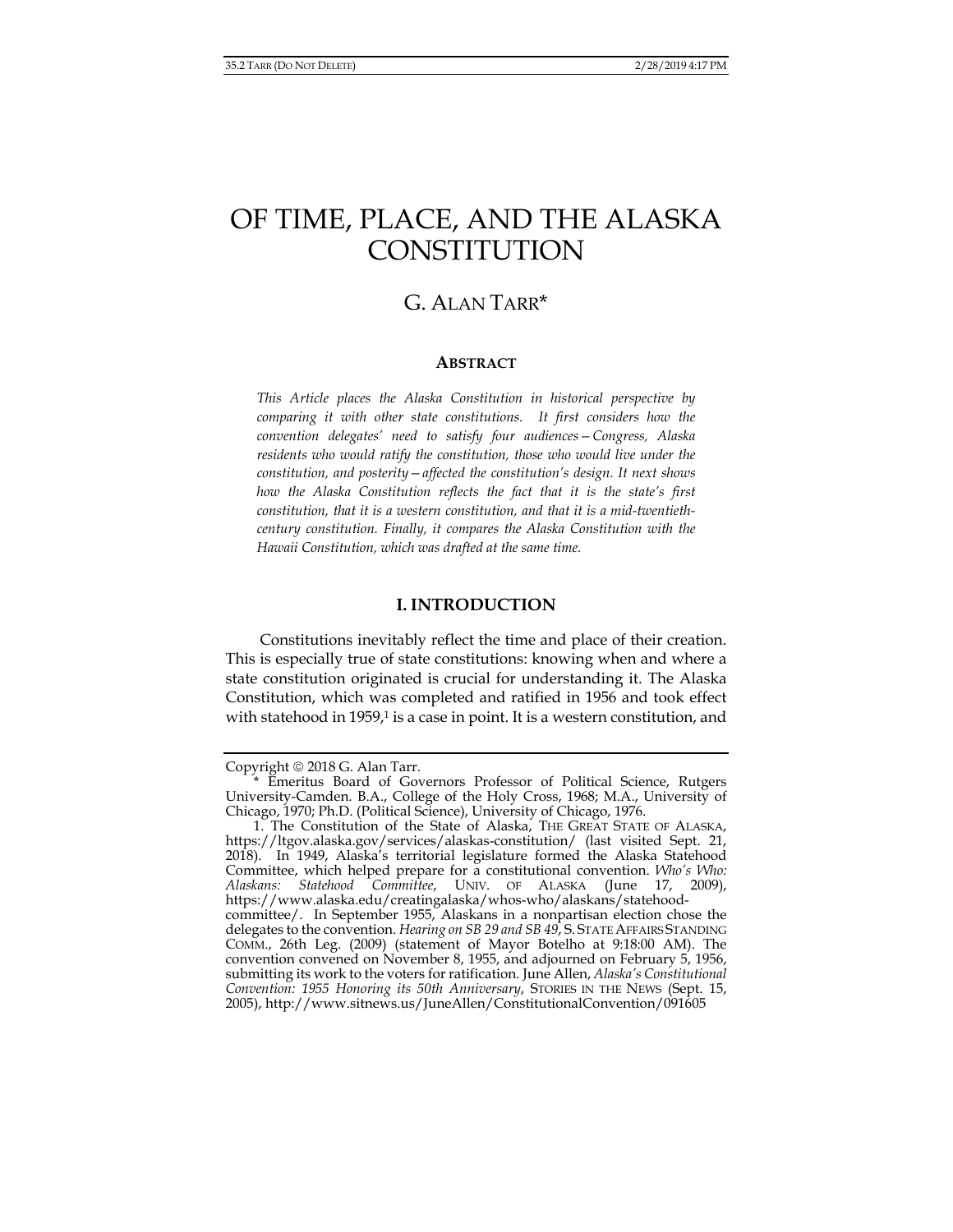western constitutions differ in both style and substance from their eastern, southern, and midwestern counterparts.2 In part, these differences are a matter of timing—states admitted to the Union later have confronted some problems not present for earlier generations.3 In part too, the differences are a matter of population—the initial western constitutions were designed for states that were thinly settled but with an expectation of growth and development.4 And in part, western constitutions reflect the geography and economy of the region—for example, several deal with water resources and mining, whereas the constitutions of other regions deal with these differently or not at all.<sup>5</sup> The Alaska Constitution is also a mid-twentieth-century constitution, and as this Article shows, the constitutions drafted in the years following World War II are themselves distinctive, reflecting a particular reform perspective.<sup>6</sup>

Finally, the Alaska Constitution is the state's first—and thus far only—constitution. This is important because subsequent constitutions in a state (and most states have had multiple constitutions) typically resemble the state's earlier constitutions, introducing changes to the earlier template rather than altogether abandoning it.7 As this Article reveals, the most fruitful comparison here is with the Hawaii

\_50th \_anniversary.html. Alaskans ratified the constitution by a vote of 17,477 to 8180 on April 24, 1956. Statehood Files: Voting Certificate 1956, University of Alaska (June 17, 2009), https://www.alaska.edu/creating alaska/statehoodfiles/voting-certificate-1956/. President Dwight Eisenhower signed the Alaska statehood bill in 1958, and Alaska officially became a state on January 3, 1959. *Alaska Statehood,* DWIGHT D. EISENHOWER: PRESIDENTIAL LIBRARY, MUSEUM, AND BOYHOOD HOME, https://www.eisenhower.archives.gov/research/online \_documents/alaska\_statehood.html (last visited Sept. 26, 2018).

 <sup>2.</sup> *See, e.g.*, AMY BRIDGES, DEMOCRATIC BEGINNINGS: FOUNDING THE WESTERN STATES (2015); DAVID ALAN JOHNSON, FOUNDING THE FAR WEST: CALIFORNIA, OREGON, AND NEVADA, 1840–1890 (1992); John D. Hicks, *The Constitutions of the Northwest States*, 23 U. STUD. U. NEB. 1 (1923). For a treatment of constitutional development in another region that underscores the distinctiveness of western constitutionalism, *see* PAUL E. HERRON, FRAMING THE SOLID SOUTH: THE STATE CONSTITUTIONAL CONVENTIONS OF SECESSION, RECONSTRUCTION, AND REDEMPTION, 1860–1902 (2017).

 <sup>3.</sup> *See, e.g.*, Fred A. Seaton, *Alaska's Struggle for Statehood*, 39 NEB. L. REV. 253 (1960); *Alaska's Long Struggle for Statehood*, P.R. REPORT (Oct. 1, 2012), https://www.puertoricoreport.com/alaskas-long-struggle-forstatehood/#. W6rwNpNKifU.

 <sup>4.</sup> *See* BRIDGES, *supra* note 2, at 31–41 (discussing the initial settlement of the first western territories to become states and its impact on state constitutional conventions).

 <sup>5.</sup> *Id.* at 4–5; G. ALAN TARR, UNDERSTANDING STATE CONSTITUTIONS 197–98 (Princeton Univ. Press ed. 1998).

 <sup>6.</sup> *See* TARR, *supra* note 5, at 153–61.

 <sup>7.</sup> *See id*. at 144−72 (discussing how state constitutions have evolved in the twentieth century).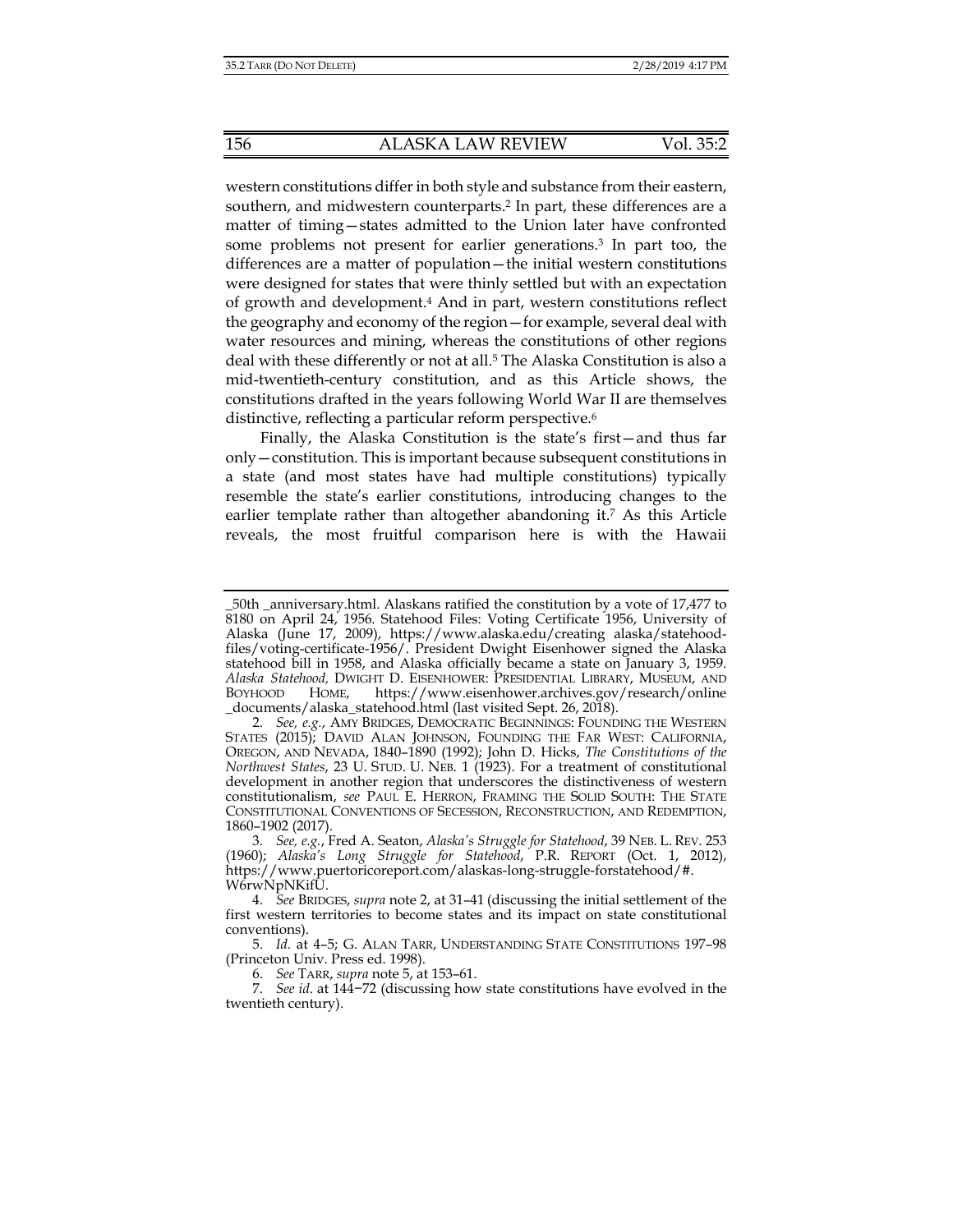Constitution, as both Alaska and Hawaii were admitted as states in 1959, and their fates pre-admission were closely connected.

This Article clarifies what is distinctive about the Alaska Constitution and about Alaska's constitutional experience by placing it in a national context. First, it describes the political circumstances in which the Alaska Constitution was framed. Next, it examines how time and place influenced the substance and development of the Alaska Constitution, focusing on its character as a first constitution, a western constitution, and a mid-twentieth century constitution. It then considers Alaska's constitutional experience in comparison with Hawaii's. Finally, it concludes with reflections on the past and future of the Alaska Constitution.

## **II. THE TASKS CONFRONTING ALASKA'S DELEGATES**

According to William Gladstone, the United States Constitution was "produced by the human intellect, at a single stroke" at the Philadelphia Convention of 1787.8 The same could not be said of the Alaska Constitution. Indeed, the forty-nine men and six women who met in Fairbanks and drafted that document neither claimed nor sought such originality.9 As they recognized, their work needed to address itself to several audiences. First, it had to appeal to members of Congress, who would ultimately vote on statehood. As Robert Atwood, a leading member of the Alaska Statehood Committee, put it in a speech to the delegates: "The document you write will be, can and should be a

 <sup>8.</sup> JOHN BARTLETT, FAMILIAR QUOTATIONS 534 (13th ed. 1955) (quoting William Ewart Gladstone's letter to the committee in charge of the celebration of the Centennial Anniversary of the American Constitution dated July 20, 1887).

 <sup>9.</sup> The decision to have fifty-five delegates intentionally harkened back to the fifty-five delegates who met in Philadelphia in 1787 to draft the U.S. Constitution. *Constitutional Convention*, UNIV. OF ALASKA (June 18, 2009), https://www.alaska.edu/creatingalaska/constitutional-convention/. Yet the decision had ramifications beyond tying Alaska's constitutional convention to that earlier convention. Having fewer delegates than was normal in twentiethcentury conventions allowed strong personal relationships and a sense of common purpose to develop—indeed, John Whitehead, the leading chronicler of the creation of the Alaska Constitution, described the convention's deliberations as "a bonding and uniting experience." JOHN S. WHITEHEAD, COMPLETING THE UNION: ALASKA, HAWAI'I, AND THE BATTLE FOR STATEHOOD 241 (Howard Lamar et al. eds., 2004). The best indication of this was the formation, post-convention, of the "55 Club" that reunited those responsible for creating the state's first constitution. *Id.* at 348. As Henry Wells has noted: "In Hawaii and Alaska, the conventions evolved into cohesive bodies of dedicated men and women who came to think of themselves as partners in lofty and historic enterprises that demanded their best efforts and closest cooperation." Henry Wells, *Constitutional Conventions in Hawaii, Puerto Rico, and Alaska*, *in* MAJOR PROBLEMS IN STATE CONSTITUTIONAL REVISION 52, 63 (W. Brooke Graves ed., 1960).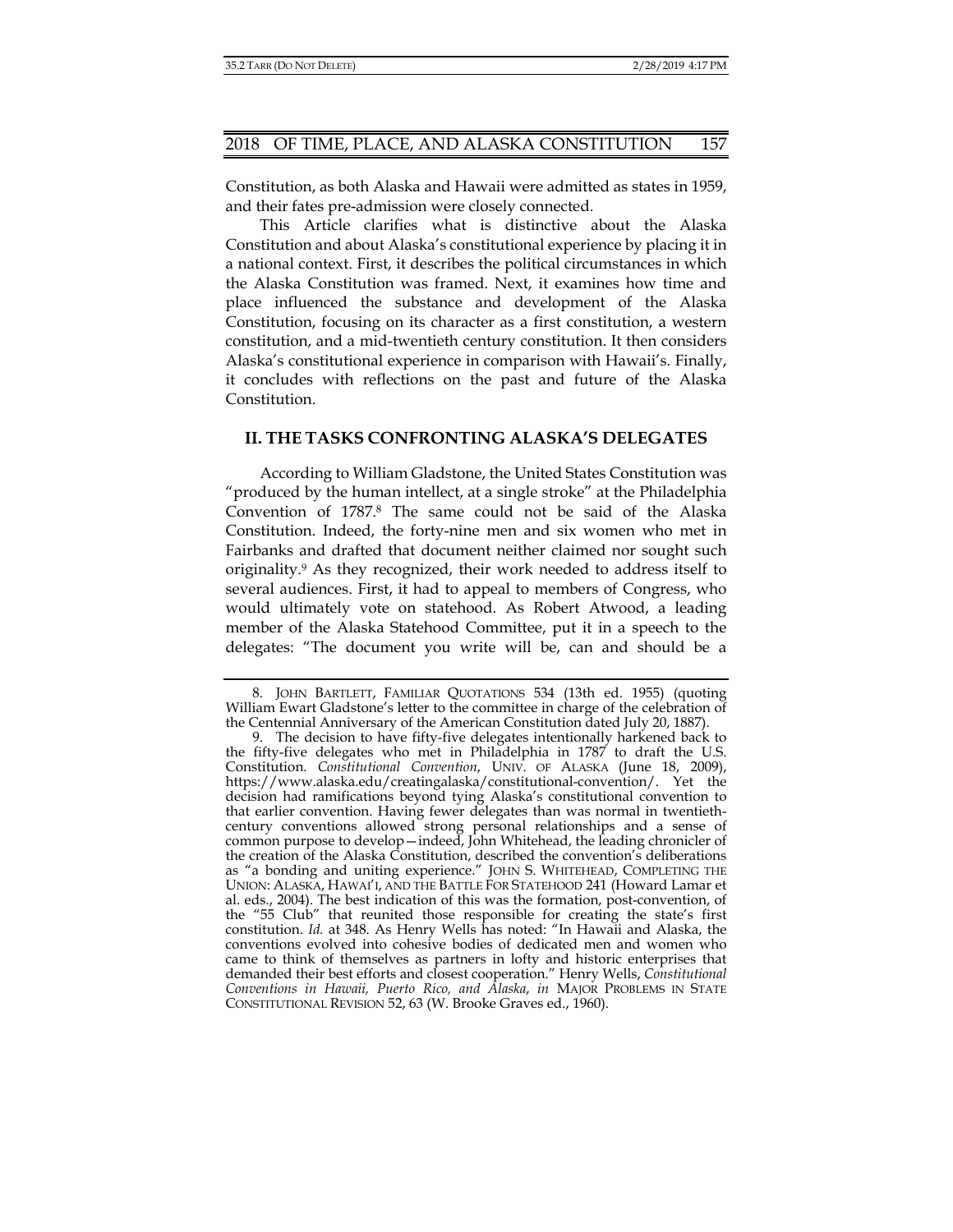compelling new argument for statehood itself."10 More specifically, the delegates had to craft a document that demonstrated the political maturity of the state and show that it was ready for self-government. Members of Congress would consider whether the constitution was reasonable rather than extreme and in the mainstream rather than idiosyncratic, which cautioned against including provisions that departed too much from the prevailing constitutional wisdom.11 Thus, when the delegates debated whether to establish a unicameral or a bicameral legislature, delegate Dora Sweeney cautioned that Congress might not approve a unicameral legislature, and this swayed the vote.12 This concern led delegates to defer some contentious issues, most notably aboriginal rights and native land claims, which eventually were settled by the federal Alaska Native Claims Settlement Act of 1971.13

The same concern may also have led them to frame some guarantees in the Declaration of Rights (Article I), such as the establishment clause and the right to bear arms, in language identical to that found in the federal Bill of Rights, even though other states had adopted different and arguably broader—protections of these rights.14 Yet this deference was not unlimited. The delegates included a guarantee of fair treatment during legislative investigations, a clear reaction to the hearings Senator Joseph McCarthy and the House Un-American Activities Committee

 <sup>10.</sup> Robert Atwood, Chairman, Alaska Statehood Comm'n, Opening Session Address at the Alaska Constitutional Convention (Nov. 8, 1955) (transcript available at http://www.alaska.edu/creatingalaska/constitutional-convention/ speeches-to-the-conventio/opening-session-speeches/atwood/). This was a widely shared view: looking back on his experience as a delegate, Vic Fischer acknowledged that "[m]ost Alaskans originally conceived of constitution writing primarily as a means to obtain statehood." Vic Fischer, *Alaska's Constitution*, *in* ALASKA AT 50: THE PAST, PRESENT, AND NEXT FIFTY YEARS OF ALASKA STATEHOOD 147, 152 (G. W. Kimura ed., 2009). Pro-statehood sentiment was certainly strong in Alaska. In a 1946 plebiscite Alaskans had supported statehood by 60% to 40%. WHITEHEAD, *supra* note 9, at 210.

 <sup>11.</sup> In this respect Alaska's delegates were no different from those in other states drafting constitutions as a prelude to statehood. For example, commenting on Montana's 1889 constitution, Larry Elison and Fritz Snyder described it as "enacted more as a tool to achieve statehood than to provide a well-thought-out structure of governance for the state." LARRY M. ELISON & FRITZ SNYDER, THE MONTANA STATE CONSTITUTION 6 (Oxford Univ. Press 2011).

 <sup>12.</sup> GERALD A. MCBEATH, THE ALASKA STATE CONSTITUTION: A REFERENCE GUIDE 12 (1997).

 <sup>13. 43</sup> U.S.C. §§ 1601–1629h (2012).

 <sup>14.</sup> ALASKA CONST. art. I, § 4 (freedom of religion); *id.* art. I, § 9 (jeopardy and self-incrimination); *id.* art. I, § 10 (treason); *id.* art. I, § 19 (right to keep and bear arms). This last provision was amended in 1994 to safeguard an individual right to keep and bear arms. *See* GORDON HARRISON, ALASKA LEGISLATIVE AFFAIRS AGENCY, ALASKA'S CONSTITUTION: A CITIZEN'S GUIDE 37 (Alaska Legislative Affairs Agency ed., 5th ed. 2013).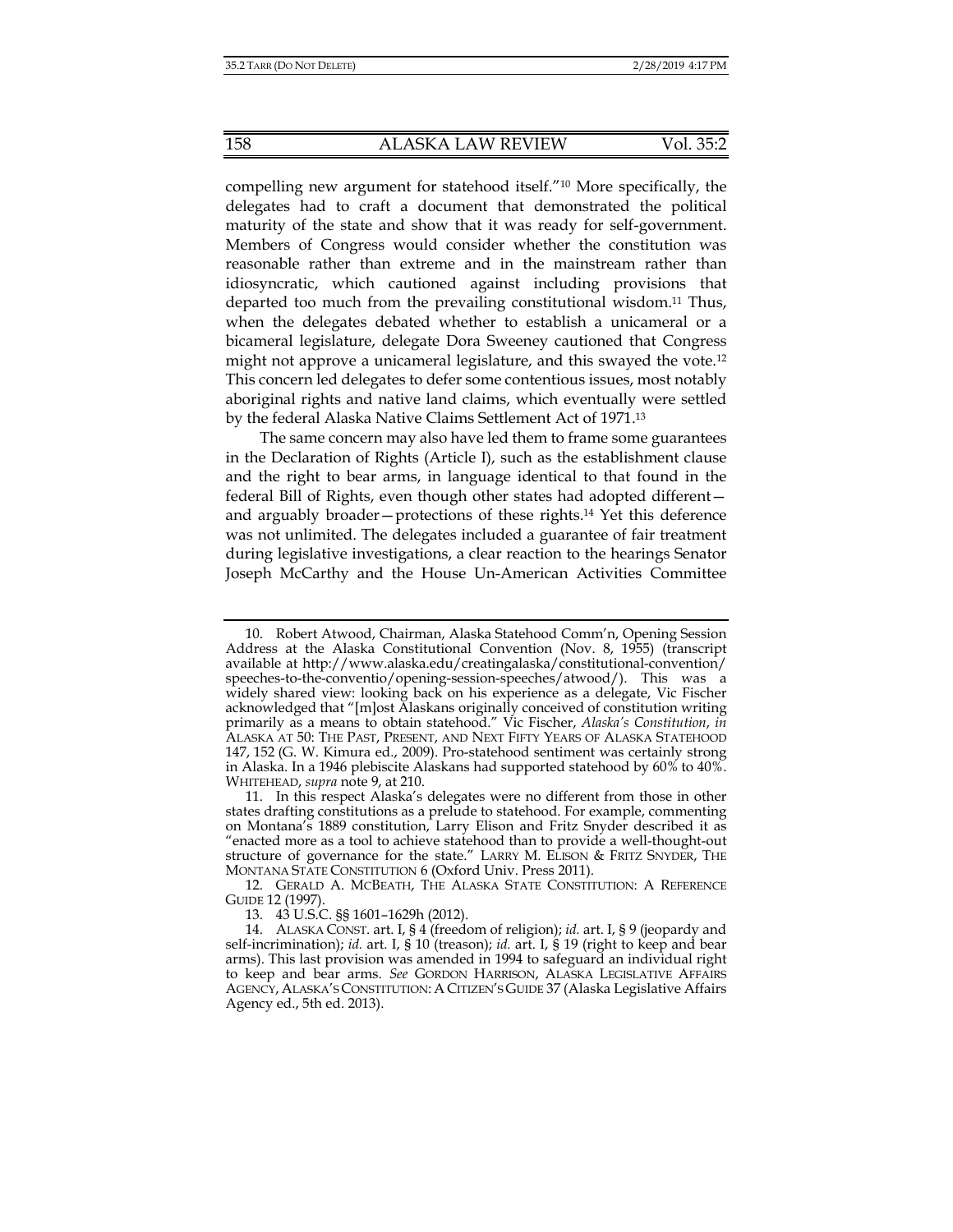conducted, though Senator McCarthy had been disgraced and censured by the Senate by the time the language was adopted.15

Second, the proposed constitution would have to appeal to Alaska residents, who had the power to ratify or reject the delegates' handiwork.<sup>16</sup> This cautioned against provisions that might excite controversy or might be perceived as partisan, considerations that might alienate voters. It also may have encouraged the delegates to consult potential voters directly by conducting public hearings at various locations throughout the state during a fifteen-day recess halfway through the convention.17 Certainly, these voters were more attentive to the deliberations in Fairbanks than they were to ordinary legislative activity.18

This need to enlist popular support may have led the delegates to include several provisions ensuring that the new government would be responsive to public opinion. Thus, the constitution set the voting age at twenty,19 a year lower than that in most states; it established the initiative, the referendum, and the recall;20 and it mandated that the question of whether to hold a constitutional convention be submitted to voters every ten years.21 To quote Atwood's speech to the delegates once again: "This is a custom job you have on your hands. It's to be built and it must please the customer."22

Third, the constitution had to create a government that would work, a real concern given Alaska's experience with a weak and fragmented executive and a dysfunctional legislature in the territorial government, or else it would be quickly changed or discarded. The relative infrequency of amendment—as of 2017, only forty-three amendments to the constitution had been proposed and only twenty-nine adopted—testifies to their success in this respect.23 So too does the populace's refusal to call a new convention at the opportunities that it has to do so every ten years.

21*. Id.* art. XIII, § 3.

22. Atwood, *supra* note 10.

 <sup>15.</sup> *Id.* art. I, § 7.

 <sup>16.</sup> *Id.* art. XIII, § 1.

 <sup>17.</sup> WHITEHEAD, *supra* note 9, at 247.

 <sup>18.</sup> *See* CLAUS-M. NASKE, A HISTORY OF ALASKA STATEHOOD 222–24 (1985).

 <sup>19.</sup> ALASKA CONST. art. V, § 1. The voting age was lowered to eighteen by constitutional amendment in 1970. *See* HARRISON, *supra* note 14, at 107.

 <sup>20.</sup> ALASKA CONST. art. XI. The constitution authorized only statutory initiatives, and these had to conform to the requirements for legislatively enacted statutes, such as the single subject rule. *Id.* art. II, § 13. The lieutenant governor can refuse to certify measures, preventing them from appearing on the ballot if they are clearly unconstitutional. *Id.* art. XI, § 2.

 <sup>23.</sup> John Dinan, *State Constitutional Developments in 2016*, *in* THE BOOK OF THE STATES 2017 1, 10 tbl.1.1 (Council of State Gov'ts ed., 2017), http://knowledge center.csg.org/kc/system/files/1.1.2017.pdf*.*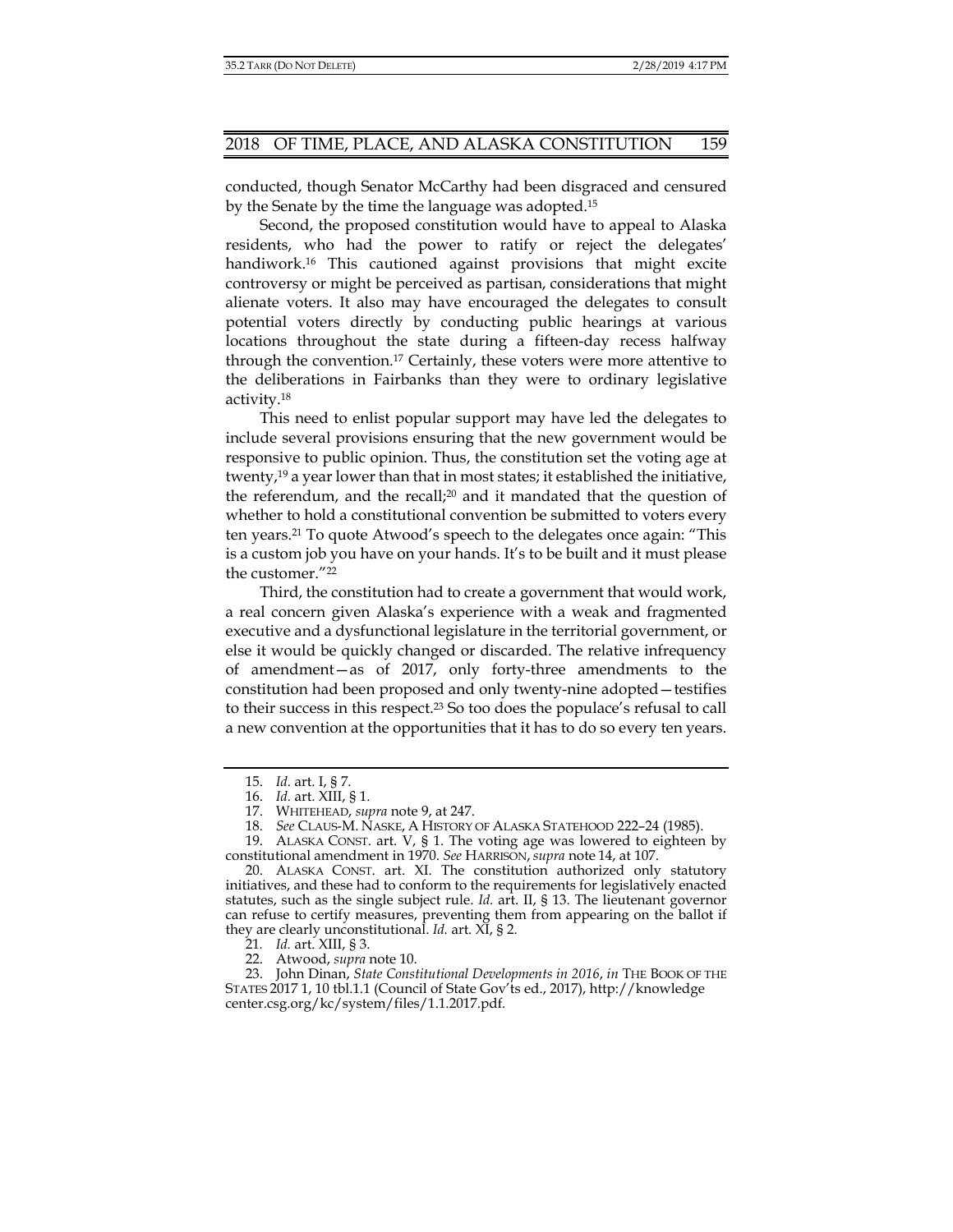Finally, delegates wanted the constitution to be a document that would earn them the gratitude and respect of future generations.24 This is hardly surprising. Convention delegates typically share a longer-term perspective than do legislators, and they usually make a greater effort to rise above narrow partisan concerns.25 This was certainly true in Alaska: whereas bitter partisanship dominated sessions of the territorial legislature, harmony largely prevailed in the constitutional convention.26 To encourage such an atmosphere, the delegates were elected by nonpartisan ballot, though Democrats outnumbered Republicans by about a 2-1 margin;27 and the convention was held at the University of Alaska in Fairbanks, rather than in the territorial capital of Juneau, in order to signal that it was not politics as usual.28

The delegate selection process resulted in the most representative body ever elected in Alaska, and—as has been true in other conventions— "the assembly of delegates with diverse occupations and backgrounds, meeting for weeks of deliberations" encouraged "conversations across great distances in social standing, education, experience, and politics."29 Delegate Vic Fischer summed up the perspective of his fellow delegates: "The vision was that we were writing for posterity" and that the constitution should be designed "to serve a future that not one of us could really visualize."30

 26. *See* TERRENCE COLE, FIGHTING FOR THE FORTY-NINTH STATE: C. W. SNEDDEN AND THE CRUSADE FOR ALASKA STATEHOOD 176–77 (2010).

27. Wells, *supra* note 9, at 56.

 <sup>24.</sup> *See Constitutional Convention: Delegates*, UNIV. OF ALASKA (Apr. 28, 2015), https://www.alaska.edu/creatingalaska/constitutional-convention/delegates/ ("The story of the 1955-56 Alaska Constitutional Convention is a good one and is a pleasure to tell. The main difficulty in telling it lies in passing on to those who were not there the dedication, the vitality, the exhilaration and the idealism that in 1955-56 characterized Alaska's constitution-making process.").

<sup>25</sup>*. See, e.g.*, *Benjamin Franklin, Speech in Congress*, June 11, 1787, *available at* https://www.loc.gov/exhibits/creating-the-united-states/convention-andratification.html ("For we are sent hither to consult not contend, with each other; and Declaration of a fix' Opinion, and of determined Resolutions never to change it, neither enlighten nor convince us.").

 <sup>28.</sup> In choosing to hold the convention at the state university, removed from the scene of ordinary politics, Alaska was following the example of New Jersey, which held its 1947 constitutional convention at Rutgers University. WHITEHEAD, *supra* note 9, at 239–40.

 <sup>29.</sup> On the representativeness of the convention, see WHITEHEAD, *supra* note 9, at 238–39; on deliberative dynamics in constitutional conventions, see BRIDGES, *supra* note 2, at 150.

 <sup>30.</sup> Sally H. Campbell, *The Alaska Constitution: Promoting Statehood, Providing Stability*, *in* THE CONSTITUTIONALISM OF AMERICAN STATES 685, 686 (George E. Connor & Christopher W. Hammons eds., 2008). This understanding of the delegates' responsibility is hardly unique to Alaska. For example, James Garlington, a delegate to the Montana convention of 1972, described the constitution drafted there as "the finest gift to the young people of Montana that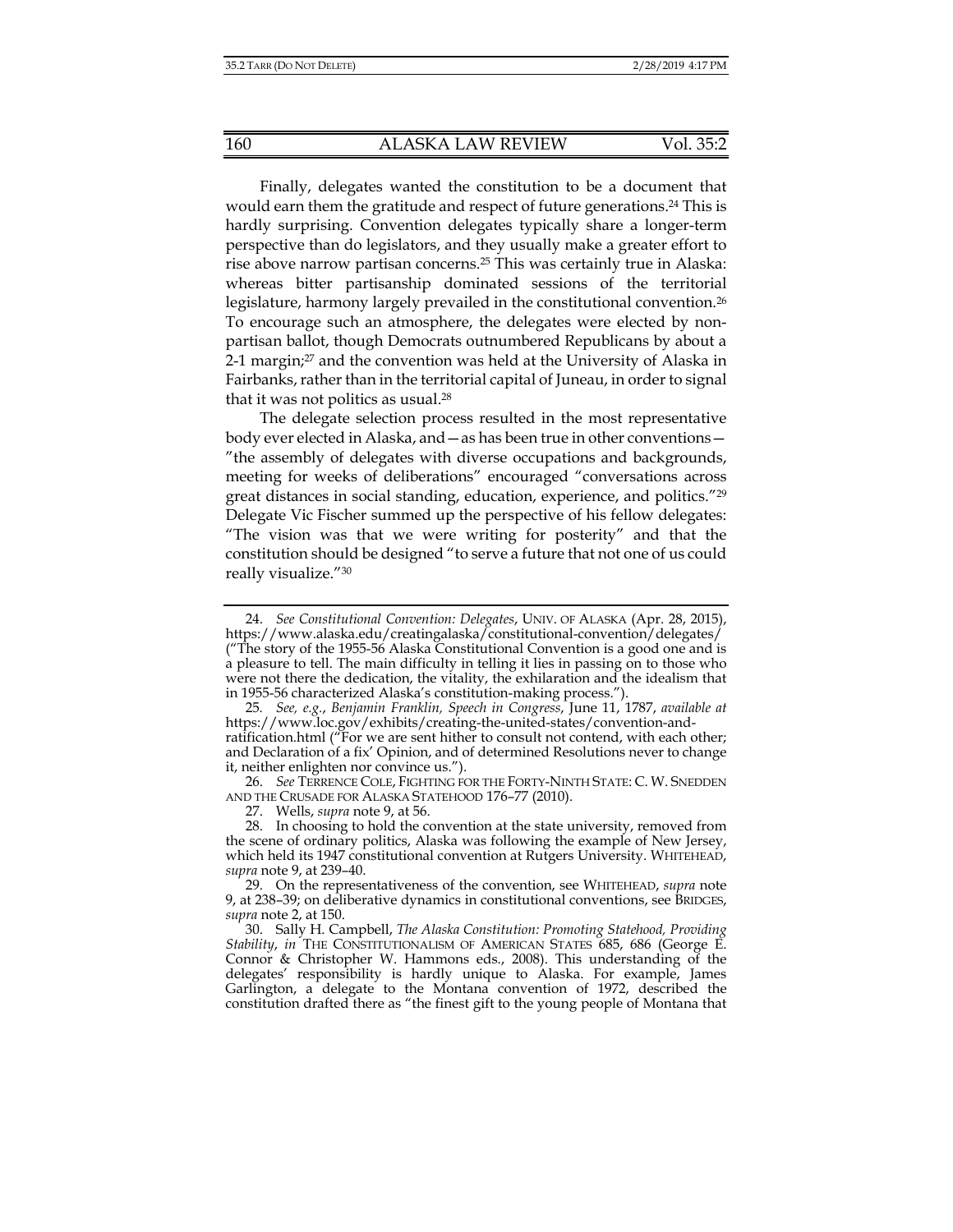## **III. THE ALASKA CONSTITUTION AS A FIRST CONSTITUTION**

As two consultants to the Alaska Constitutional Convention observed, "the Alaska convention took both a more fundamental and a more comprehensive view of its task than would the typical convention in an already admitted state."31 It could do so because, instead of tinkering with an existing constitution and the government it established, Alaskans were creating anew, which encouraged a more expansive view. It is hard to overestimate the importance of this factor. When a convention is revising a constitution, it is almost inevitable that it will use the existing constitution as the basis for its deliberations and retain many noncontroversial provisions of that document.32 Beyond that, interests will have formed for and against the current arrangements—the most frequent division in state constitutional conventions is between the advocates of change and those seeking to safeguard the advantages they enjoy under the current regime.33 This affects both the alternatives that are considered and the debate on those alternatives.34

33. See ELMER E. CORNWELL, JR., JAY S. GOODMAN, & WAYNE R. SWANSON, STATE CONSTITUTIONAL CONVENTIONS: THE POLITICS OF THE REVISION PROCESS IN SEVEN STATES 88−95 (1975) (noting that cleavages among groups of delegates could arise between reformers and those hoping to protect the status quo).

is within our power to give." ELISON & SNYDER, *supra* note 11, at 27. And looking back at his experience as a delegate to the 1947 New Jersey Constitutional Convention, Wesley Lance observed: "I knew my colleagues well, and they were politicians before the convention and politicians after the convention, but at the convention they were statesmen." Videotape: The Opportunity of a Century (PBS 1987) (on file with author).

 <sup>31.</sup> John E. Bebout & Emil J. Sady, *Staging a State Constitutional Convention*, *in*  MAJOR PROBLEMS IN STATE CONSTITUTIONAL REVISION 67, 69 (W. Brooke Graves ed., 1960).

 <sup>32.</sup> *See, e.g.*, Carol E. Hoffecker & Barbara E. Benson, *Festina Lente: The Development of Constitutionalism in Delaware*, *in* THE CONSTITUTIONALISM OF AMERICAN STATES 163, 176 (George E. Connor & Christopher W. Hammons eds., 2008); Amy Gossett, *The Louisiana Experience: Culture, Clashes, and Codification*, *in*  THE CONSTITUTIONALISM OF AMERICAN STATES 302, 314 (George E. Connor & Christopher W. Hammons eds., 2008); James E. Anderson, *The Texas Constitution: Formal and Informal*, *in* THE CONSTITUTIONALISM OF AMERICAN STATES 368, 370 (George E. Connor & Christopher W. Hammons eds., 2008); Jeremy Walling, *Understatement and the Development of Illinois Constitutionalism*, *in* THE CONSTITUTIONALISM OF AMERICAN STATES 401 (George E. Connor & Christopher W. Hammons eds., 2008).

 <sup>34.</sup> *See id.* at 90 (noting that the delegates in four states overwhelmingly perceived their deliberations in terms of conflict between reformers and those attempting to protect the status quo). Of course, other divisions, such as urban versus rural and Republican versus Democrat, may cross-cut the division based on attitude toward existing arrangements. *Id.*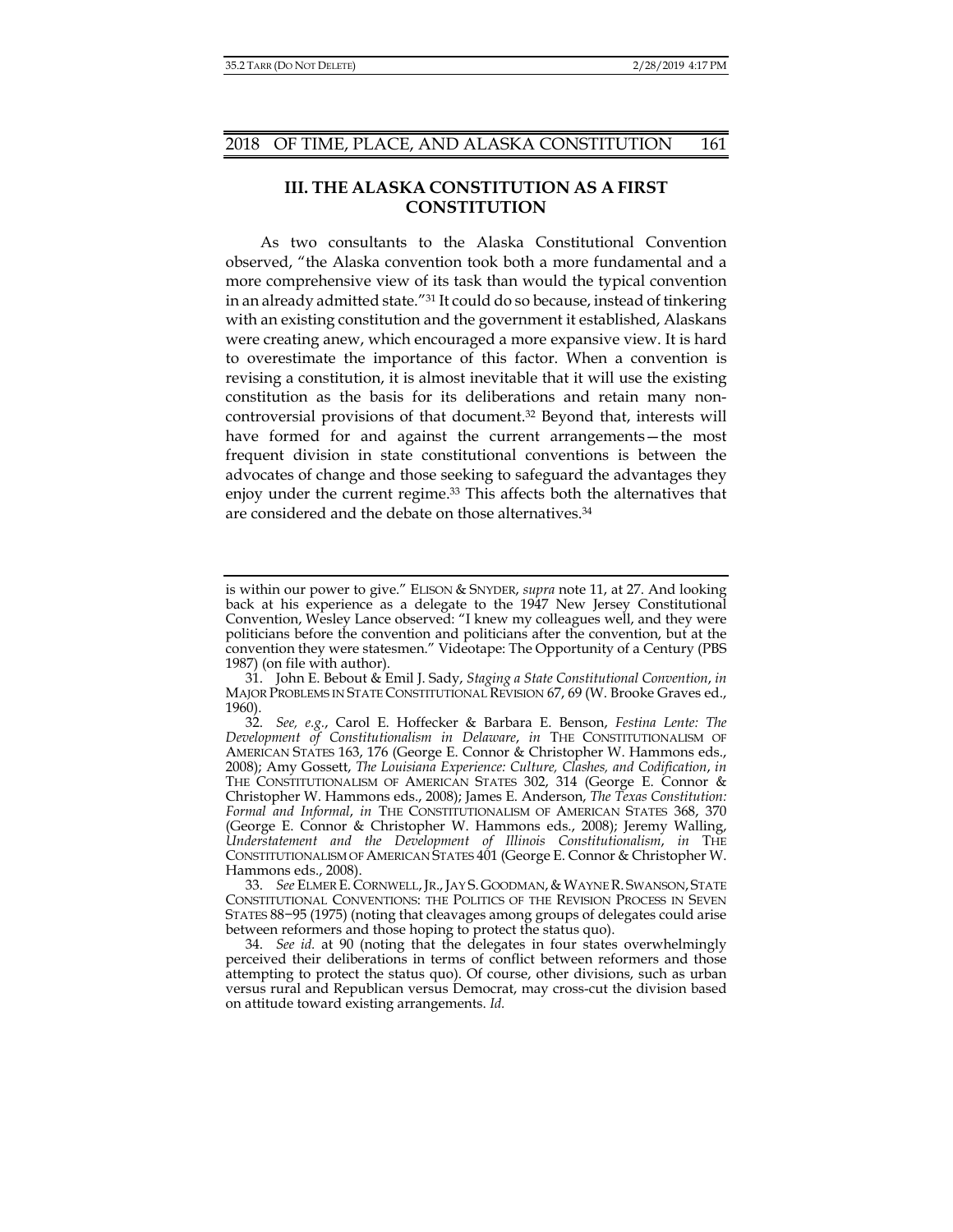But even though there was no existing constitution or state government, Alaska did have a constitutional history of sorts—its experience as a territory—and that experience influenced the delegates' deliberations and decisions.35 This is hardly unusual. As Amy Bridges has observed, "territories had histories of government and law that were the prologue to convention deliberations and served as a resource for delegates."36 Upon its purchase from Russia, Alaska was first governed as a colony and then as the District of Alaska until 1912, when the Organic Act of 1912 brought it its first elements of self-government.<sup>37</sup> That Act provided for an elective bicameral legislature—eight seats in the upper house, sixteen in the lower—which met biennially.<sup>38</sup> However, Congress could veto all its actions,<sup>39</sup> the President appointed the territory's governor, and all legal actions were heard in federal courts,<sup>40</sup> whose judges were appointed by the President with the advice and consent of the Senate—that is, without any input from the territory's population.41 The arrangement did not produce good government. As delegate Vic Fischer put it: "We started with a shared base of knowledge from having lived through the misgovernment of territorial Alaska."42

The Alaska delegates believed that a major source of "misgovernment" was the territorial government's weak and fragmented executive,<sup>43</sup> so they replaced it with a strong and unified executive. This was not a foregone conclusion: most state constitutions, particularly those drafted in the nineteenth century, dispersed executive power by making multiple executive offices elective.<sup>44</sup> By 1880, over two-thirds of the states elected their secretary of state, their state treasurer, their auditor, and their attorney general; and even today thirty-nine elect their attorney general, thirty-four their state treasurer, and thirty-four their secretary of state.45

 41. CHIEF JUSTICE ALEXANDER BRYNER, STATE OF THE JUDICIARY 3 (2006), available at https://public.courts.alaska.gov/web/soj/docs/state06.pdf.

42. Fischer, *supra* note 10, at 153.

43. *Id.*

 <sup>35.</sup> For an overview of Alaska's early experience after acquisition by the United States, see generally TED C. HINCKLEY, THE AMERICANIZATION OF ALASKA, 1867–1897 (1972).

 <sup>36.</sup> BRIDGES, *supra* note 2, at 21.

 <sup>37.</sup> Act of Aug. 24, 1912, ch. 387, 37 Stat. 512 (1912).

 <sup>38. § 4, 37</sup> Stat. at 513.

 <sup>39. § 3, 37</sup> Stat. at 512.

 <sup>40.</sup> *See Strong Alaska Governor*, N.Y. TIMES, Apr. 17, 1913 (noting that Major J. F. Strong was appointed governor, following the resignation of the previous governor).

 <sup>44.</sup> *See* Lawrence M. Friedman, *State Constitutions in Historical Perspective*, 496 THE ANNALS OF THE AM. ACAD. OF POL. AND SOC. SCI. 33, 37−38 (1988) (noting how early state constitutions had weak executive branches).

 <sup>45.</sup> M. Barbara McCarthy, *The Widening Scope of American Constitutions* 52–55 (1928) (Ph.D. dissertation), *reprinted in* DISSERTATION COLLECTION PH.D. VOL. 2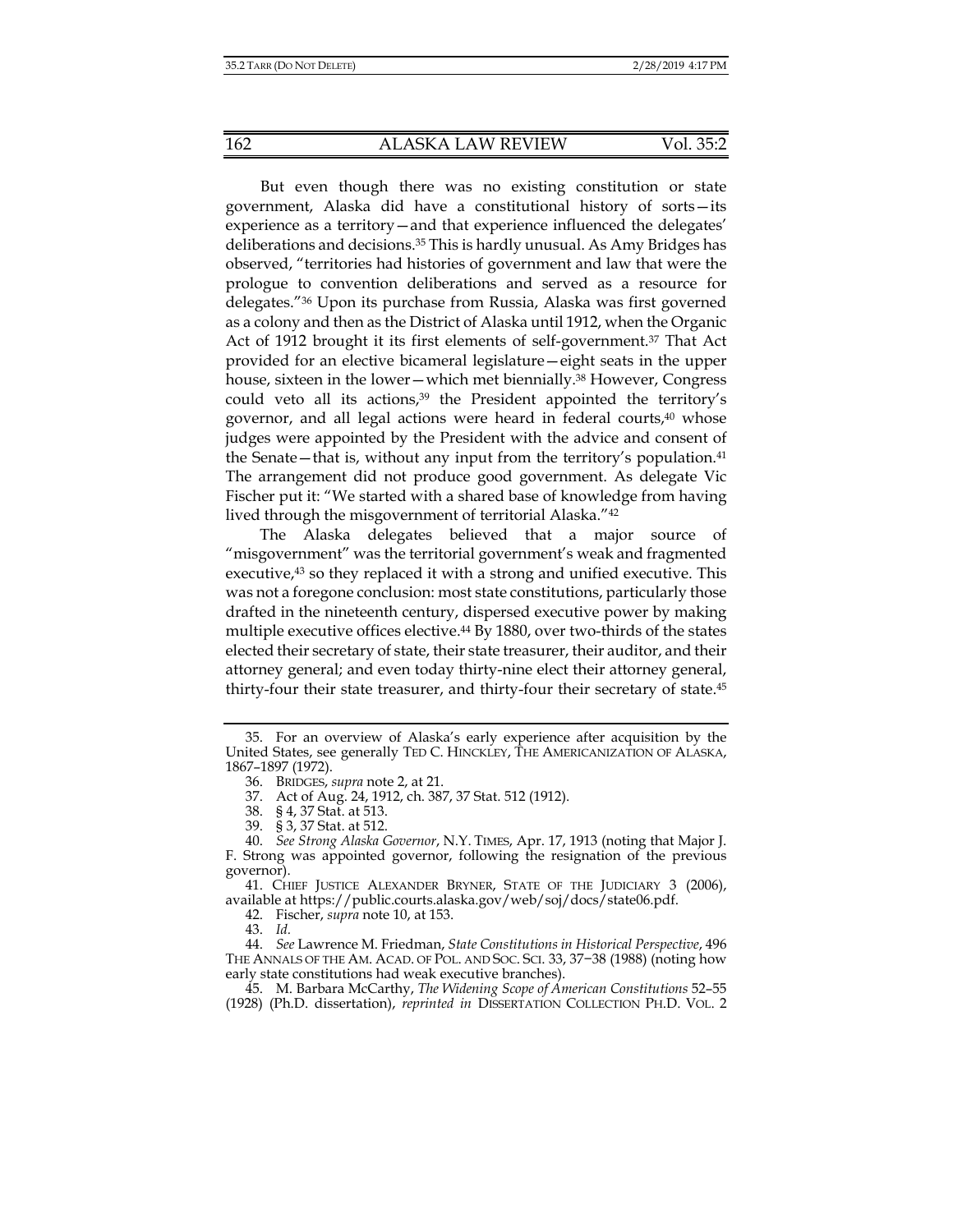But the delegates rejected this alternative, establishing the governor as the sole elected statewide executive official, serving a four-year term and eligible to stand for reelection.<sup>46</sup>

To avoid a fragmentation of power, the governor was authorized to supervise all the principal executive departments, to reorganize those departments if "necessary for effective administration," to appoint the heads of the departments (with confirmation by a majority of the members of the legislature in joint session), and to remove department heads at his or her discretion.<sup>47</sup> The governor was also given a veto and an item veto.48 Finally, after each federal census, the governor (not the legislature), assisted by a board, was to reapportion the state.<sup>49</sup>

It should be noted that in drafting the constitution, the Alaska delegates were free of one constraint generally imposed on prospective states. By empowering Congress to admit new states to the Union, the U.S. Constitution gives Congress the power to establish the conditions under which those states will be admitted.<sup>50</sup> In the enabling acts by which it authorized prospective states to devise constitutions and apply for statehood, Congress typically imposed conditions on the substance of state constitutions.51 But Alaskans did not wait for authorization from Congress to call a convention and draft a constitution.<sup>52</sup> Indeed, they hoped that their unilateral action might spur a reluctant Congress to act on statehood $53$  — and the absence of an enabling act meant that there were no mandates from Congress that had to be met. Alaska's action was hardly unprecedented—Hawaii likewise held a constitutional convention

<sup>(</sup>Catholic Univ. ed., 1929); COUNCIL OF STATE GOV'TS, The BOOK OF THE STATES 213 tbl.4.15 (2017), http://knowledgecenter.csg.org/kc/system/files /4.15.2017.pdf.

 <sup>46.</sup> ALASKA CONST. art. III, §§ 1, 3–5. In contrast with the U.S. Constitution, which limits the President to two terms, the Alaska Constitution limits the governor to two consecutive terms but allows a former governor to run for the office again after an intervening term. *Id.* art. III, § 5. The Alaska Constitution does create the office of lieutenant governor—originally the office was called the secretary of state—but in general elections, candidates of the same party for the governor and lieutenant governor run together on a single ticket. *Id.* art. III, §§ 7– 8.

 <sup>47.</sup> *Id.* art. III, §§ 23–25.

 <sup>48.</sup> *Id.* art. II, § 15.

 <sup>49.</sup> *Id.* art. VI, § 3.

 <sup>50.</sup> U.S. CONST. art. IV, § 3. The analysis in this paragraph draws on TARR, *supra* note 5, at 39–40, and Eric Biber, *The Price of Admission: Causes, Effects, and Patterns of Conditions Imposed on States Entering the Union,* 46 AM.J. LEGAL HIST. 119 (2004).

 <sup>51.</sup> *See* Biber, *supra* note 50, at 120 ("Of the thirty-seven states admitted to the Union since the adoption of the Constitution, . . . almost all of them have had some sort of condition imposed on them when they were admitted.").

 <sup>52.</sup> *See* HARRISON, *supra* note 14, at 3 (explaining the delegates' plan for statehood).

 <sup>53.</sup> *Id.*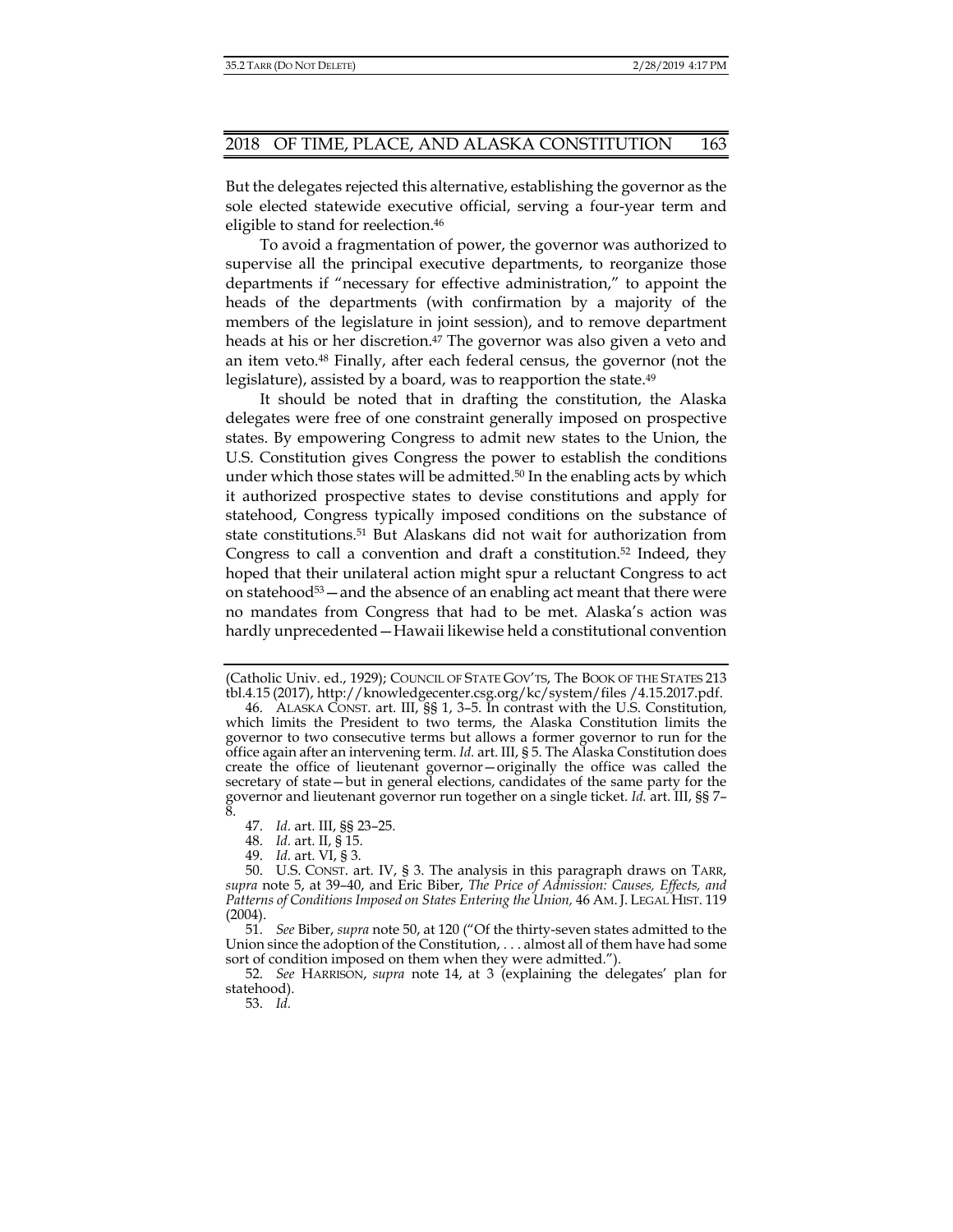without awaiting an enabling act, as had California, Idaho, and Washington in the nineteenth century—and the delegates knew that Congress could still reject the proposed constitution or require changes as a condition of statehood.54

## **IV. THE ALASKA CONSTITUTION AS A WESTERN CONSTITUTION**

Despite its distance from the Lower 48, Alaska shares characteristics with other western states and its constitution-makers confronted many of the same challenges. One major concern for western states has been the power of outside economic forces. The states typically "exported primary products, lacked resources necessary for their own development, and were dependent on distant investors and the equally distant federal government for their future prosperity."55 Thus, during the late nineteenth and early twentieth centuries, when several western states drafted their initial constitutions or revised earlier ones, they sought to tame the economic and political power of large corporations, such as mining and railroad companies.56 Even as they sought to circumscribe corporate power, western constitution-makers had to be careful not to impose overly burdensome restrictions because the corporations were a crucial source of capital for economic development.57 Put simply, the western states wanted "to reap the rewards and avoid the pitfalls of economic growth."58

To do so, western constitutions not only reaffirmed the legislature's power to regulate corporations, but also included provisions specifically regulating corporations or creating institutions charged with overseeing their operations and curbing illicit practices and abuses. For example, Idaho's 1889 Constitution declared railroads to be public highways and subjected their rates to legislative regulation.<sup>59</sup> The Idaho and Montana constitutions forbade enactment of retroactive laws favorable to railroads,60 while the Idaho Constitution established a labor

 <sup>54.</sup> BRIDGES, *supra* note 2, at 27.

 <sup>55.</sup> *Id.* at 21.

 <sup>56.</sup> *Id.* at 147.

 <sup>57.</sup> *See id*. at 144−48 (discussing the concerns delegates had when writing the constitutions of California, New Mexico, and Arizona).

 <sup>58.</sup> *Id.*

 <sup>59.</sup> IDAHO CONST. art. XI, § 5. For discussion of the development of article XI of the Idaho Constitution, see DENNIS C. COLSON, IDAHO'S CONSTITUTION: THE TIE THAT BINDS 134–48 (1991).

 <sup>60.</sup> IDAHO CONST. art. XI, § 12; MONT. CONST. art. XV, § 13 (repealed 1972).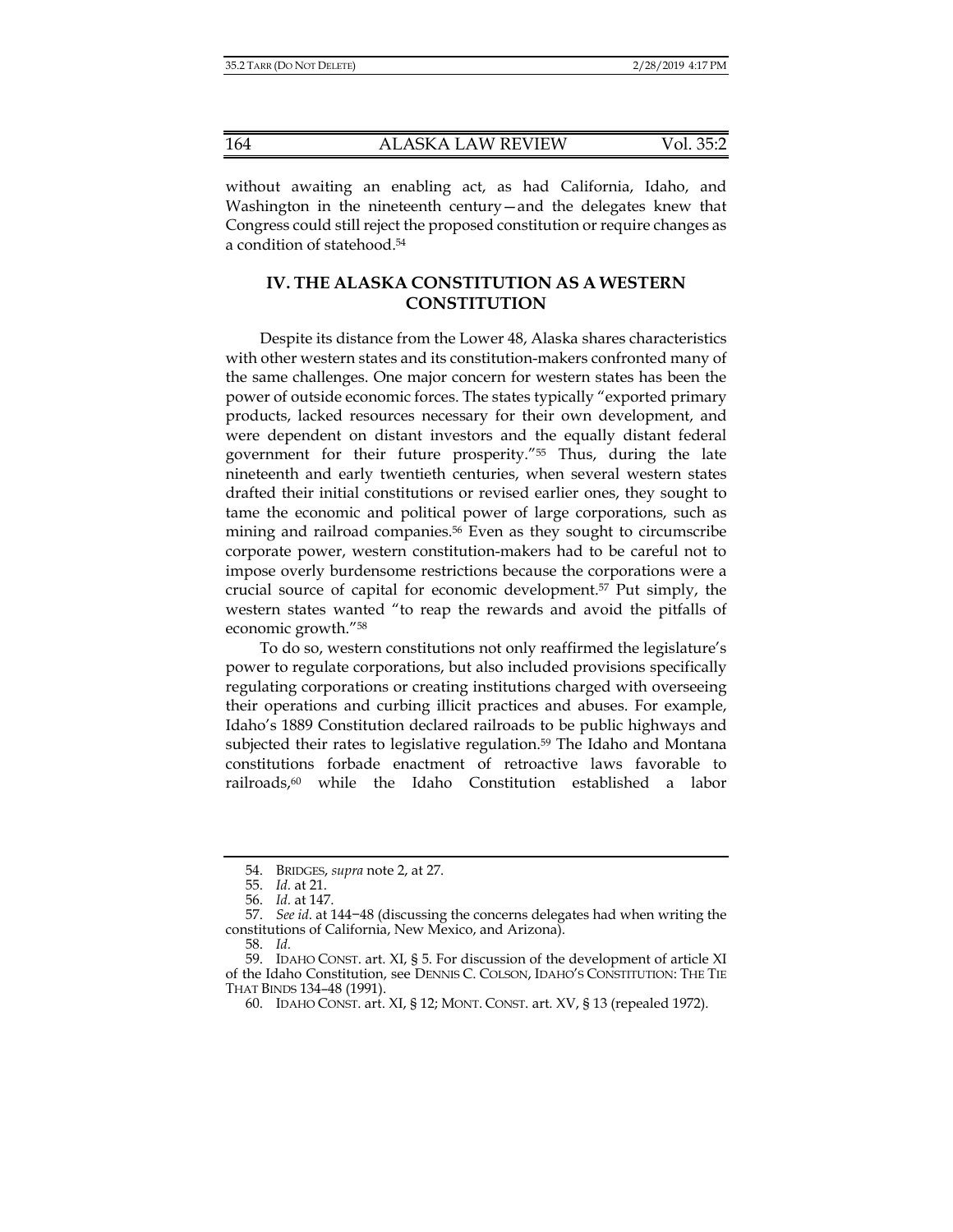commission, $61$  and the Wyoming Constitution an inspector of mines. $62$ The Colorado Constitution established a commissioner of mines, $63$  and both the Colorado and Wyoming charters directed the legislature to enact laws regulating ventilation in mines and prohibiting child labor in them.<sup>64</sup>

Western constitutions also provided legal protections for workers, aiming to overturn or preempt unfavorable judicial rulings. Thus, the Montana and Wyoming constitutions abrogated the "fellow-servant" rule,<sup>65</sup> a common-law doctrine that prevented workers from collecting for work-related injuries. The Wyoming Charter also forbade labor contracts that released employers from liability for injuries their workers suffered.<sup>66</sup> Finally, western constitutions addressed the management and allocation of valuable resources within their borders. For example, the Colorado, Utah, and Wyoming constitutions all addressed water rights in great detail.<sup>67</sup>

Like earlier western constitutions, the Alaska Constitution recognizes that the state's prosperity is tied to powerful economic actors beyond its borders. It forthrightly commits the state to economic development: "It is the policy of the State to encourage the settlement of its land and the development of its resources by making them available for maximum use."68 But it insists that such development should work to the benefit of all residents of the state. There was concern at the time of the convention that out-of-state corporations like the Kennecott copper mine were not benefiting Alaska residents and that out-of-state fish trap owners were depleting the state's salmon resource.<sup>69</sup> Thus, the very first provision of the Declaration of Rights affirms that "all persons have a natural right to  $\dots$  the enjoyment of the fruits of their own industry,"70 and the maximum development of the state's resources must be "consistent with the public interest."71

 <sup>61.</sup> IDAHO CONST. art. XIII, § 1.

 <sup>62.</sup> WYO. CONST. art. IX, § 1. For discussion of these provisions, see BAKKEN, *supra* note 55, at 75–84, and Hicks, *supra* note 2, at 92–95.

 <sup>63.</sup> COLO. CONST. art. XVI, § 1.

 <sup>64.</sup> *Id.* § 2; WYO. CONST. art. IX, § 3 (repealed 1978).

 <sup>65.</sup> MONT. CONST. art. XV, § 16 (repealed 1972); WYO. CONST. art. IX, § 4.

 <sup>66.</sup> WYO. CONST. art. X, § 4(c).

 <sup>67.</sup> COLO. CONST. art. XVI, §§ 5–8; UTAH CONST. art. XVII, § 1; WYO. CONST. art. VIII. On the debates over water rights in western conventions, see DONALD PISANI, WATER, LAWN AND LAW IN THE WEST: THE LIMITS OF PUBLIC POLICY, 1850– 1920 (1996) and BRIDGES, *supra* note 2, at 70–81.

 <sup>68.</sup> ALASKA CONST. art. VIII, § 1.

 <sup>69.</sup> HARRISON, *supra* note 14, at 131.

 <sup>70.</sup> ALASKA CONST. art. I, § 1.

 <sup>71.</sup> *Id.* art. VIII, § 1. Article VIII, section 2 directs the legislature to "provide for the utilization, development, and conservation of all natural resources belonging to the State, including land and waters, *for the maximum benefit of its people*." *Id.* art. VIII, § 2 (emphasis added).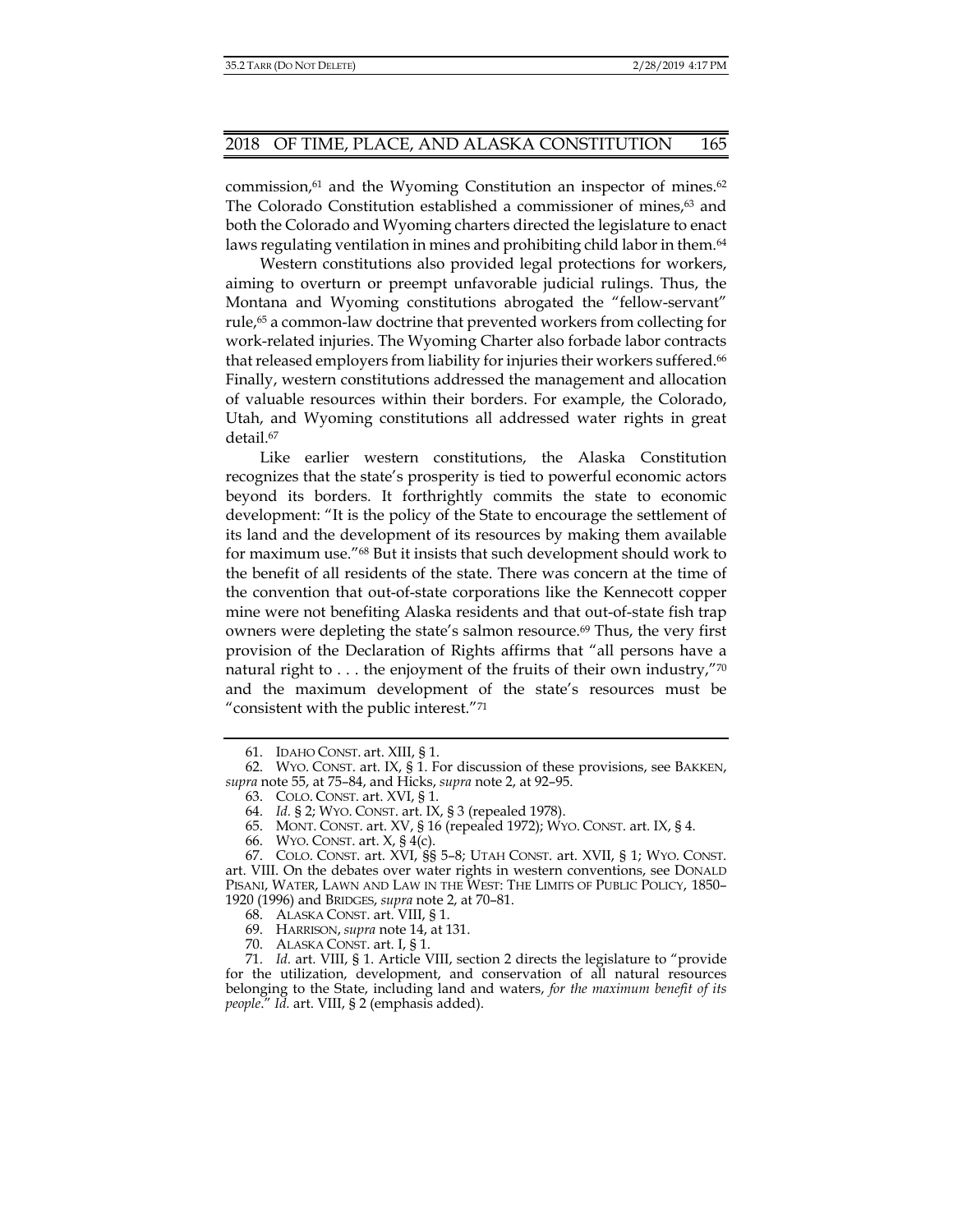In seeking the rewards of economic development without its pitfalls, the Alaska Constitution departs from predecessor western constitutions in some respects. Here, one sees the interaction of time and place in constitution-making. First, whereas earlier constitutions eliminated legal doctrines that disadvantaged workers, the judicial development of tort law in intervening years had changed the legal landscape and enhanced protections for workers so that such constitutional safeguards were not needed.72 Second, the expansion of federal protections for workers—most notably the National Labor Relations Act<sup>73</sup>—likewise made superfluous the inclusion of many protections enshrined in earlier constitutions. Third, as shall be discussed in greater detail below, during the first half of the twentieth century, the understanding of appropriate constitutional design changed dramatically, discouraging the inclusion of detailed policy prescriptions in state constitutions.74 Therefore, whereas concerns about corporate power did not change, the constitutional response to them did.

The Alaska Constitution does seek to reassure non-Alaskans—and perhaps particularly members of Congress who would vote on statehood—by prohibiting the state from taxing property owned by nonresidents higher than property owned by residents.75 Yet, in the years since statehood, when congressional disapproval was no longer a concern, Alaska has sought to grant preferences to Alaska residents with regard to hiring, benefits from the Permanent Fund, the hunting of wild game, and other matters.76 These initiatives have regularly been challenged in the courts and often invalidated under the U.S. Constitution or the Equal Protection Clause of the Alaska Constitution.<sup>77</sup> In response to this litigation, the Alaska Constitution was amended in 1988 to state that "[t]his constitution does not prohibit the State from granting preferences, on the basis of Alaska residence, to residents of the State over nonresidents to the extent permitted by the Constitution of the United States."78

 <sup>72.</sup> For an overview of pertinent developments, see Lawrence Baum & Bradley C. Canon, *State Supreme Courts as Activists: New Doctrines in the Law of Torts*, *in* STATE SUPREME COURTS: POLICYMAKERS IN THE FEDERAL SYSTEM 83 (Mary Cornelia Porter & G. Alan Tarr eds., 1982); *see also* John Fabian Witt, *The Long History of State Constitutions and American Tort Law*, 36 RUTGERS L.J. 1159 (2005).

 <sup>73.</sup> National Labor Relations Act, 29 U.S.C. §§ 151–69 (2012).

 <sup>74.</sup> *See infra* Section V.B.

 <sup>75.</sup> ALASKA CONST. art. IX, § 2.

 <sup>76.</sup> HARRISON, *supra* note 69, at 10, 40–42.

 <sup>77.</sup> *Id.* at 41–42.

 <sup>78.</sup> ALASKA CONST. art. I, § 23. For a review of the litigation over preferences to Alaska residents, see HARRISON, *supra* note 69, at 12–13, 40–42.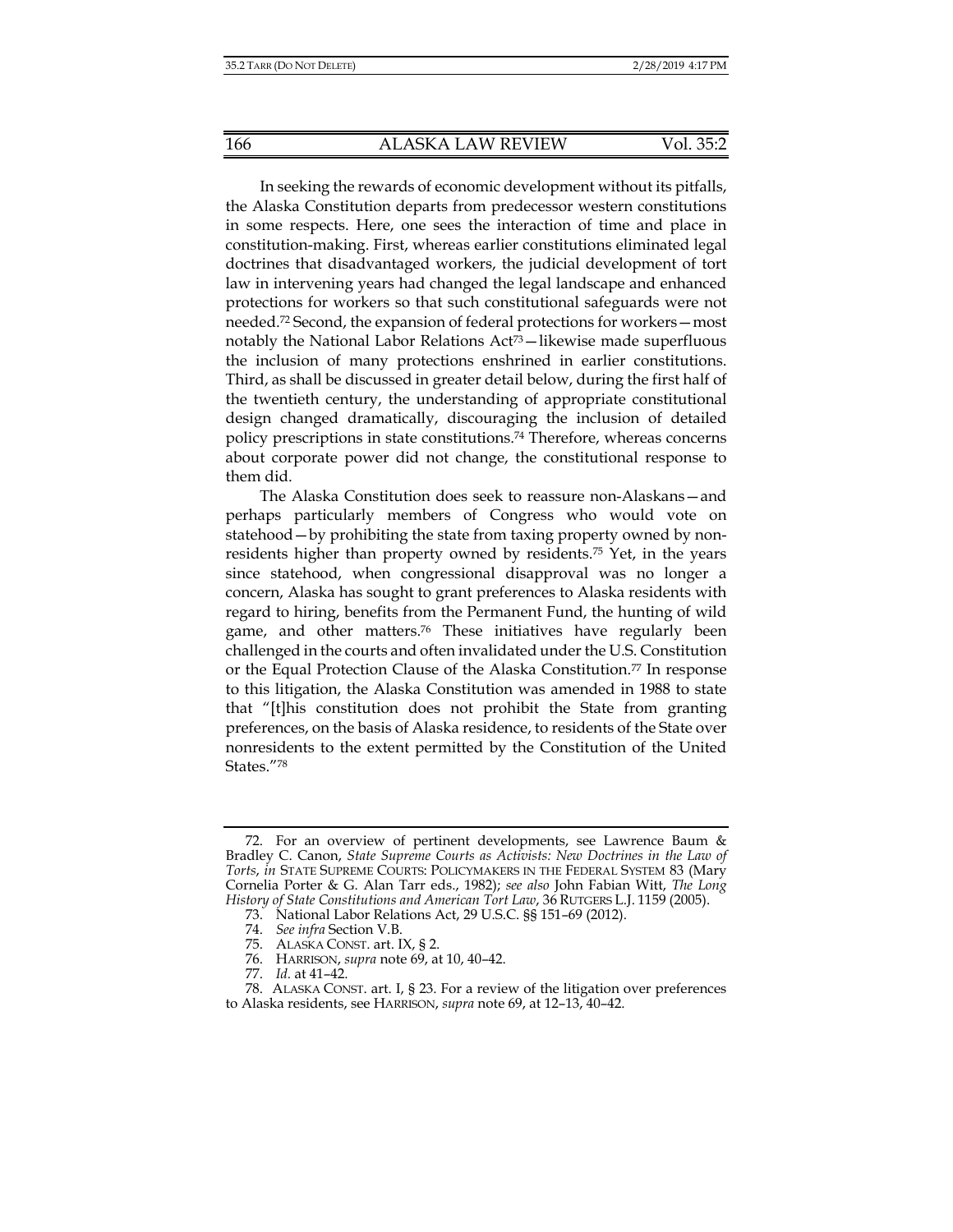Alaska's major innovation was the inclusion of an entire Article devoted to natural resources—Article VIII. Article VIII confirms legislative authority over the control and allocation of natural resources but does so in such a way as to prevent exclusive grants or special privileges. It guarantees "[f]ree access to the navigable or public waters of the State;"79 mandates that "wherever occurring in their natural state, fish, wildlife, and waters are reserved to the people for common use;"<sup>80</sup> and authorizes the legislature to acquire "sites, objects, and areas of natural beauty or of historic, cultural, recreational, or scientific value" for the benefit of the public.<sup>81</sup> It directs the legislature to manage the state's renewable resources "on the sustained yield principle"—that is, so that harvesting the resource does not endanger its survival.<sup>82</sup> Article VIII bears some resemblance to provisions in earlier western constitutions dealing with water rights, but the directive principles it announces and the legislative authority it confirms are distinctive.

## **V. THE ALASKA CONSTITUTION AS A MID-TWENTIETH-CENTURY CONSTITUTION**

The Alaska Constitution is readily identifiable as a mid-twentiethcentury constitution in both its form and its contents. To understand why, one must consider two key features of state constitution-making: constitutional borrowing and the progressive view of constitutional design.

### **A. Constitutional Borrowing**

Throughout American history, the drafters of state constitutions have looked beyond the borders of their own states, borrowing extensively from other state constitutions.<sup>83</sup> If anything, the passage of time has increased interstate borrowing. During the nineteenth century, states seeking congressional approval for their admission to the Union sought to avoid controversy by modeling their constitutions on those of existing states.84 In addition, settlers carried constitutional ideas west with them—indeed, some delegates to western conventions had previously

 <sup>79.</sup> ALASKA CONST. art. VIII, § 14.

 <sup>80.</sup> *Id.* art. VIII, § 3.

 <sup>81.</sup> *Id.* art. VIII, § 7.

 <sup>82.</sup> *Id.* art. VIII, § 4.

 <sup>83.</sup> *See* Christian G. Fritz, *Rethinking the American Constitutional Tradition: National Dimensions in the Formation of State Constitutions*, 26 RUTGERS L.J. 969, 980– 83 (1995).

 <sup>84.</sup> TARR, *supra* note 5, at 40, 50–55.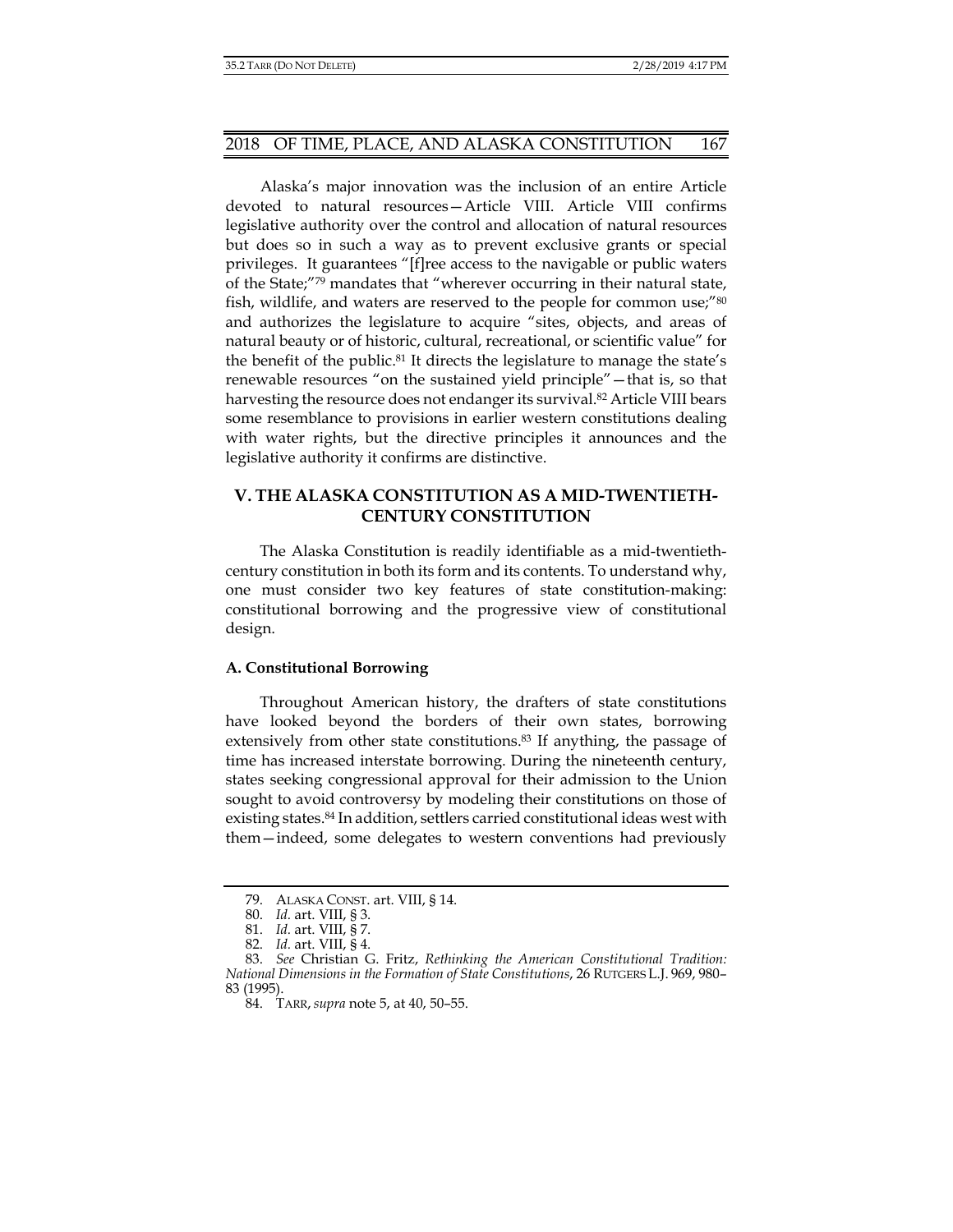served as delegates in the states from which they emigrated—and they reproduced in their new homes the constitutional arrangements with which they were most familiar.<sup>85</sup>

Common problems also led to common solutions, as the availability of compilations of state constitutions, upon which delegates relied from the early nineteenth century, clarified the development of constitutional thinking and provided models for emulation.86 Thus, John Hicks has noted that during the late nineteenth century, several western states, seeking to promote mining and irrigation, adopted similarly expansive provisions on eminent domain to encourage those activities.87 And Morgan Kousser has described how in the South during the same period, the interstate exchange of constitutional ideas and legal materials furthered a "public conspiracy" to restrict suffrage.<sup>88</sup> Finally, on several occasions, constitutional innovations in one or a few states unleashed a contagion of emulative change. The transition to an elective judiciary that began in the mid-nineteenth century illustrates this phenomenon.<sup>89</sup>

If anything, the professionalization of constitutional reform during the twentieth century facilitated the process of interstate borrowing. Among the most important developments was the increased use of constitutional commissions, which have the staff, time, and expertise necessary to study the constitutions of other states.<sup>90</sup> In some instances, these commissions have functioned as an alternative to constitutional conventions, suggesting amendments for legislatures to propose.<sup>91</sup> In other instances, they have served as preparatory commissions for

 <sup>85.</sup> *See id.* at 983 (stating that some California constitution delegates had previously served as delegates to other states' constitutional conventions).

 <sup>86.</sup> *See* Christian G. Fritz, *The American Constitutional Tradition Revisited: Preliminary Observations on State Constitution-Making in the Nineteenth-Century West*, 25 RUTGERS L.J. 945, 975–84 (1994) (discussing how constitutional compilations were widely published and utilized during nineteenth century state constitutional conventions, facilitating comparison, analysis, and borrowing).

 <sup>87.</sup> Hicks, *supra* note 2, at 146–47.

 <sup>88.</sup> J. MORGAN KOUSSER, THE SHAPING OF SOUTHERN POLITICS: SUFFRAGE RESTRICTION AND THE ESTABLISHMENT OF THE ONE-PARTY SOUTH, 1880–1910, at 39– 40 (1974).

 <sup>89.</sup> *See, e.g.*, Jed Handelsman Shugerman, *Economic Crisis and the Rise of Judicial Elections and Judicial Review*, 123 HARVARD L. REV. 1061 (2010); G. ALAN TARR, WITHOUT FEAR OR FAVOR: JUDICIAL INDEPENDENCE AND JUDICIAL ACCOUNTABILITY IN THE STATES 40–47 (2012).

 <sup>90.</sup> *See* Robert F. Williams, *Are Constitutional Conventions a Thing of the Past? The Increasing Role of State Constitutional Commissions in State Constitutional Change*, 1 HOFSTRA L. & POL. SYMP. 1, 9, 21 (1996) (stating sixty-two constitutional commissions were formed in thirty-five states between 1938 and 1968, and that constitutional commissions wrote every initial draft of revised state constitutions proposed by legislatures in the 1970s).

 <sup>91.</sup> *Id.* at 1.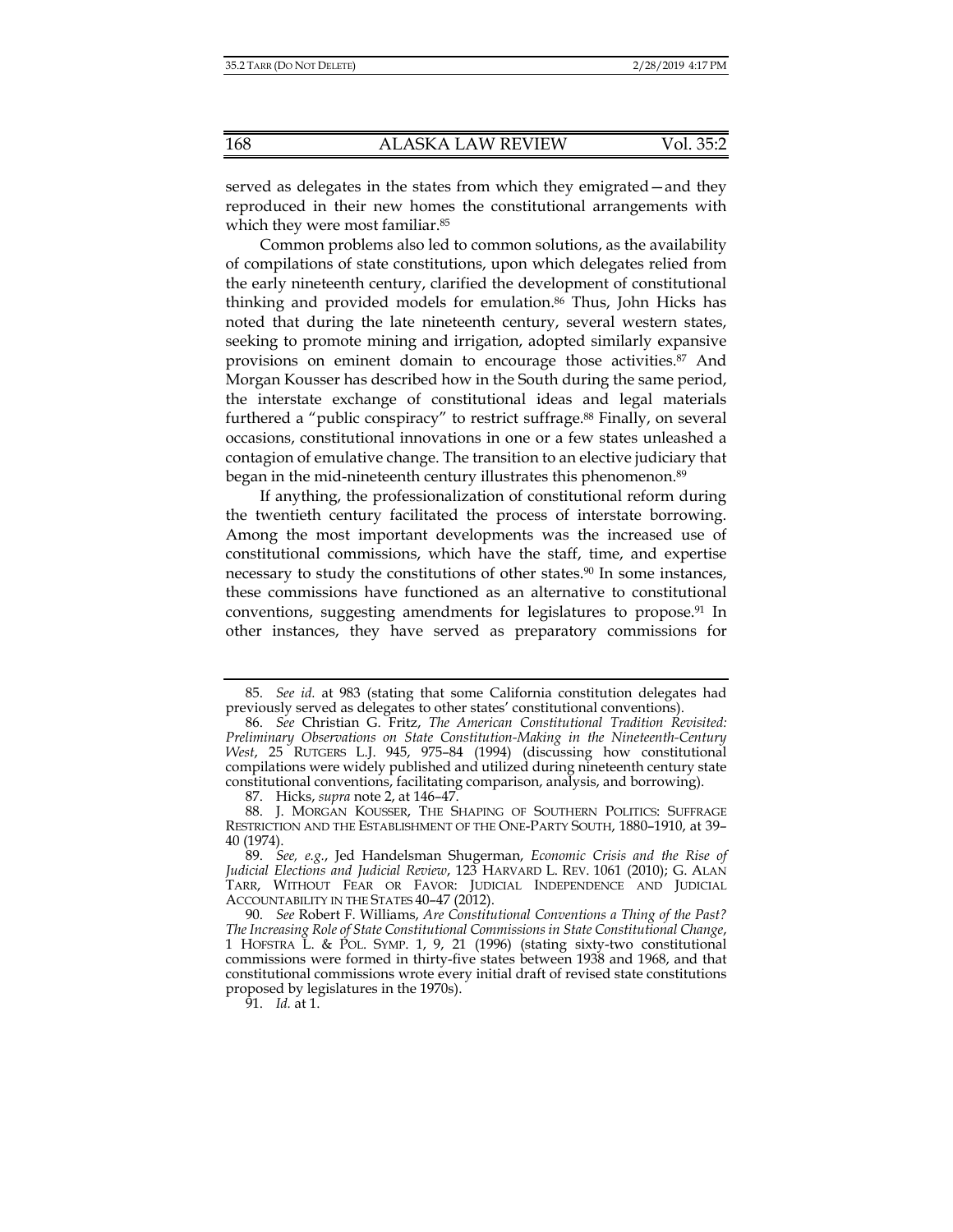conventions, assembling pertinent material and offering analyses of the constitutions of other states.92 In Alaska, the Statehood Committee performed this function, aided by outside experts brought in to advise on the task of constitution-making.93

The extent of constitutional borrowing led one delegate toward the end of the California convention of 1849 to lament his colleagues' lack of originality, insisting that the preamble at least should contain "a few lines ... of our own manufacture.<sup>"94</sup> Yet, recurrence to the constitutional experience of other jurisdictions involves more than a mindless copying of provisions. Rather, it has been a way of consulting the experience of other states and partaking of the accumulated wisdom born of that experience, thereby encouraging more informed choices.95 Moreover, constitutional borrowing has involved more than the transfer of particular provisions from one state to another. States have also borrowed their conceptions of proper constitutional design—what a constitution should look like, what it should contain, what it should omit, etc.—from other states.

#### **B. The Progressive Conception of Constitutional Design**

Although the states' willingness to consult the constitutions of other states may not have changed, where they have looked and what they have found certainly have. State constitution-making was at its height during the nineteenth century, when American states adopted ninety-four constitutions.96 During that era, delegates to constitutional conventions tended to view constitution-making as a progressive enterprise, requiring the constant readjustment of past practices and institutional arrangements in light of changes in circumstances and political thought.<sup>97</sup>

Delegates also believed that the experience of self-government had expanded the fund of knowledge about constitutional design, so that later generations were better situated to frame constitutions than were their less experienced, and hence less expert, predecessors.98 This encouraged

 <sup>92.</sup> *Id.* at 11–12.

 <sup>93.</sup> ALASKA STATE COURT LAW LIBRARY, ALASKA CONSTITUTIONAL RESEARCH SOURCES 1 (2011) (noting that the Alaska Statehood Committee contracted with a non-profit organization that provided research, analysis, and advice to government organizations to prepare several staff reports for use by delegates to the Alaska Constitutional Convention).

 <sup>94.</sup> Fritz, *supra* note 86, at 981.

 <sup>95.</sup> BRIDGES, *supra* note 2, at 143.

 <sup>96.</sup> TARR, *supra* note 5, at 96, tbl.4.1.

 <sup>97.</sup> Fritz, *supra* note 86, at 973.

 <sup>98.</sup> Christian G. Fritz, *Constitution Making in the Nineteenth-Century American West*, *in* LAW FOR THE ELEPHANT, LAW FOR THE BEAVER: ESSAYS IN THE LEGAL HISTORY OF THE NORTH AMERICAN WEST 292, 302–04 (John McLaren et al. eds., 1992).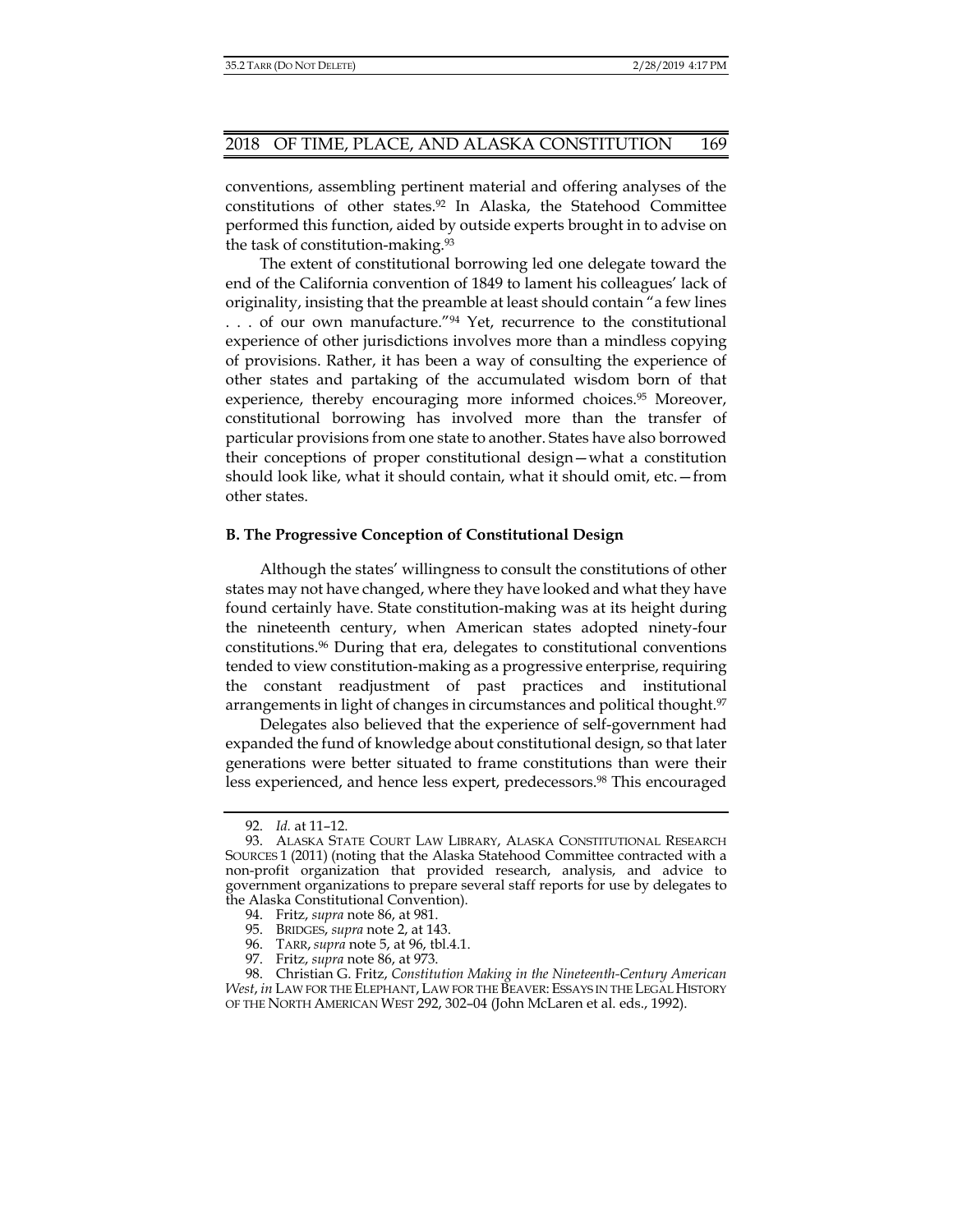them to avail themselves of "the institutional knowledge and experience that was unavailable to the eighteenth-century founders."99 It also influenced where they looked for guidance. The interest in "modern" constitutional design discouraged borrowing from older constitutions, including the Federal Constitution, and encouraged appropriating provisions and ideas from the most recently revised state constitutions.100

This reliance on "modern" constitutional ideas continued during the twentieth century, even as a shift was occurring in the dominant understanding of what a state constitution should look like.101 During the latter part of the nineteenth century, the prevailing view was that legislators could not be trusted to faithfully represent popular sentiments, so policy choices should be enshrined in state constitutions rather than left to legislative discretion, and legislative power should be hemmed in with stringent constitutional limitations.102 Not surprisingly, the constitutions of the period tended to be long and detailed.

But a crucial change in constitutional views occurred in the earlytwentieth century, with the crucial development being the publication of the National Municipal League's Model State Constitution in 1924.103 This model constitution reflected the view that the purpose of state constitutions was to enable state governments to respond vigorously to the problems affecting the states. Proactive state government required "a flexible and adaptable instrument which helps us in the solution of today's problems" and which would be "flexible and adaptable, with only minor modifications, in managing tomorrow's tasks as well."104

Modernization of state constitutions meant concentrating political authority in the hands of the governor. This was done by eliminating the independent election of other executive-branch officers, collecting the myriad independent boards and agencies into a manageable number of executive departments, and enhancing the governor's power over

 <sup>99.</sup> JOHN J. DINAN, THE AMERICAN STATE CONSTITUTIONAL TRADITION 63 (2006).

 <sup>100.</sup> TARR, *supra* note 5, at 98.

 <sup>101.</sup> *See id.* at 53 (showing how developments during the twentieth century facilitated interstate borrowing).

 <sup>102.</sup> *Id.* at 118–22.

 <sup>103.</sup> NAT'L MUN. LEAGUE, A MODEL STATE CONSTITUTION (1924). For the political theory underlying the Model State Constitution, see Daniel J. Elazar, *The Principles and Traditions Underlying American State Constitutions*, 12 PUBLIUS 22 (1982); see also Kermit L. Hall, *Mostly Anchor and Little Sail: The Evolution of American State Constitutions*, *in* TOWARD A USABLE PAST: LIBERTY UNDER STATE CONSTITUTIONS 388, 407–10 (Paul Finkelman & Stephen E. Gottleib eds., 1991). Alaska's delegates relied on the fifth edition of the Model State Constitution, published in 1948, available at https://babel.hathitrust.org/cgi/pt?id=mdp. 39015030798022;view=1up;seq=1.

 <sup>104.</sup> Frank P. Grad, *The State Constitution: Its Function and Form for Our Time*, 54 VA. L. REV. 928, 929 (1968).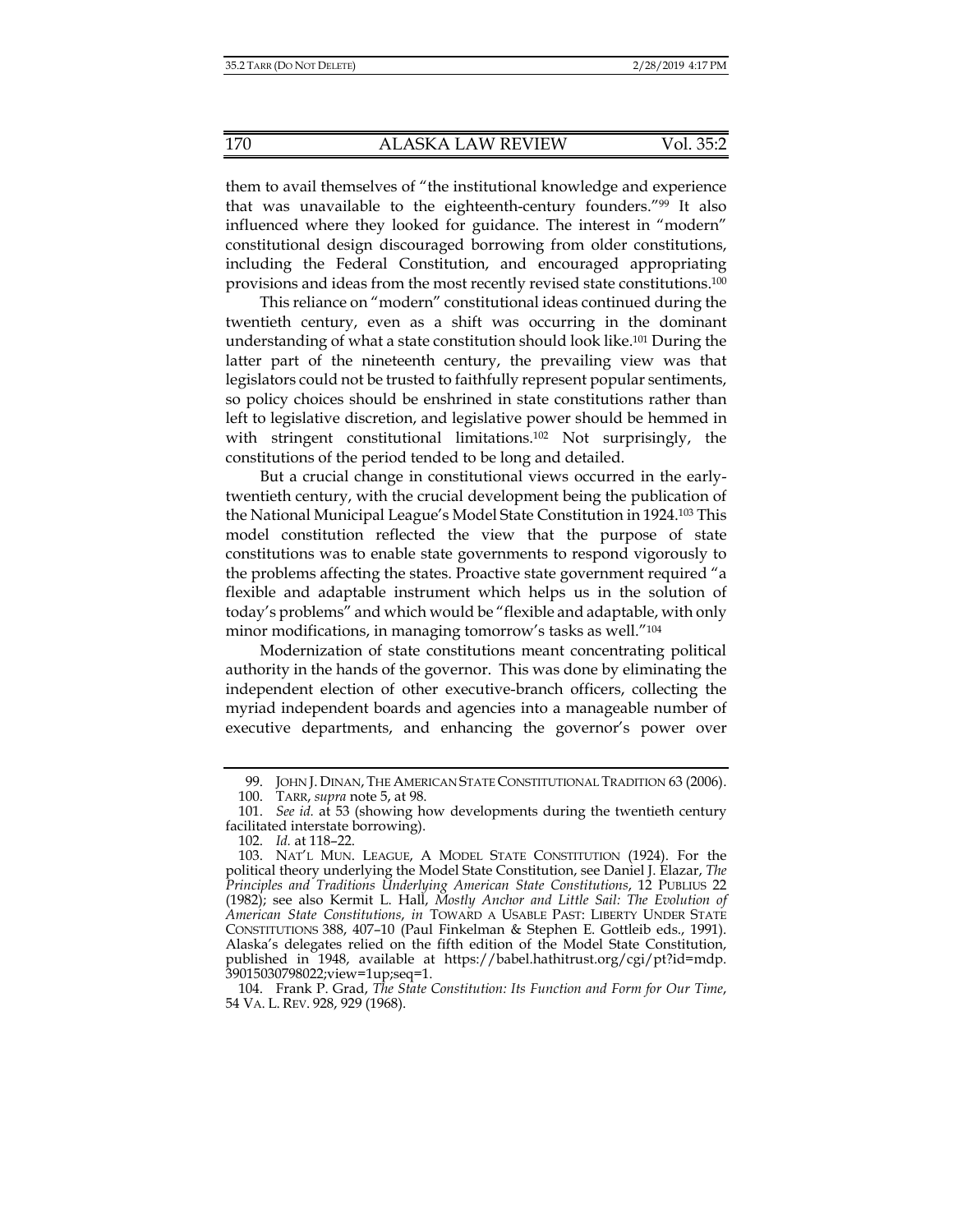budgetary matters through the executive budget, the item veto, and other devices. It also required removal of the procedural and substantive impediments to legislative action favored by nineteenth-century constitution-makers and refusal to constitutionalize policy choices, as that might unduly limit government's ability to respond to changing conditions. A study of state constitutions proposed in the 1960s and 1970s, after the U.S. Supreme Court's ruling in *Reynolds v. Sims*, 105 found that all the revised state constitutions moved closer to the Model State Constitution, some dramatically so.106

It is hardly surprising that Alaska's constitution reflects this constitutional understanding. Those who drafted the Alaska Constitution relied heavily on the Model State Constitution and other reform literature.107 Moreover, the New Jersey Constitution of 1947, which likewise relied on that literature and was praised by reformers as "the most modern state constitution," also had a significant influence on the Alaska Constitution.108 Prior to the convention, the Statehood Committee contracted with the Public Administration Service in Chicago to prepare briefing papers and copies of recent state constitutions for the delegates, and these also communicated the reform perspective.109 Finally, the convention hired nine out-of-state consultants to share their expertise and assist the convention deliberations.110 Among these reformers was John Bebout, who had likewise assisted in the creation of the New Jersey Constitution.111 The details of what the Alaska delegates chose from the

107. WHITEHEAD, *supra* note 9, at 243.

109. WHITEHEAD, *supra* note 9, at 242.

110. *Id.* at 242–43.

 <sup>105. 377</sup> U.S. 533 (1964).

 <sup>106.</sup> CORNWELL, *supra* note 34, at 156–59. In *Reynolds*, the Supreme Court held that states had to apportion both houses of their state legislatures on the basis of population. 377 U.S. at 568. This ruling directly led to constitutional change, as states were obliged to revise their constitutions to comply with the Court's ruling. *See* G. Alan Tarr, *State Constitutional Politics: An Historical Perspective*, *in* CONSTITUTIONAL POLITICS IN THE STATES: CONTEMPORARY CONTROVERSIES AND HISTORICAL PATTERNS 3 (G. Alan Tarr ed., 1996). The ruling also indirectly encouraged constitutional change by freeing rural legislators to support constitutional reform. ALBERT L. STURM, THIRTY YEARS OF STATE CONSTITUTION-MAKING: 1938-1968, at 61 (1970). Previously these legislators had usually opposed constitutional reform, fearful that a new constitution would lead to reapportionment, jeopardizing their privileged position. *Id.*

 <sup>108.</sup> John P. Keith, *Recent Constitutional Conventions in the Older States*, *in* MAJOR PROBLEMS IN STATE CONSTITUTIONAL REVISION 39 (W. Brooke Graves ed., 1967).

 <sup>111.</sup> *See generally* John E. Bebout & Joseph Harrison, *The Working of the New Jersey Constitution of 1947*, 10 WM. & MARY L. REV. 337 (1968), *available at* https://scholarship.law.wm.edu/cgi/viewcontent.cgi?referer=&httpsredir=1&a rticle=2841&context=wmlr.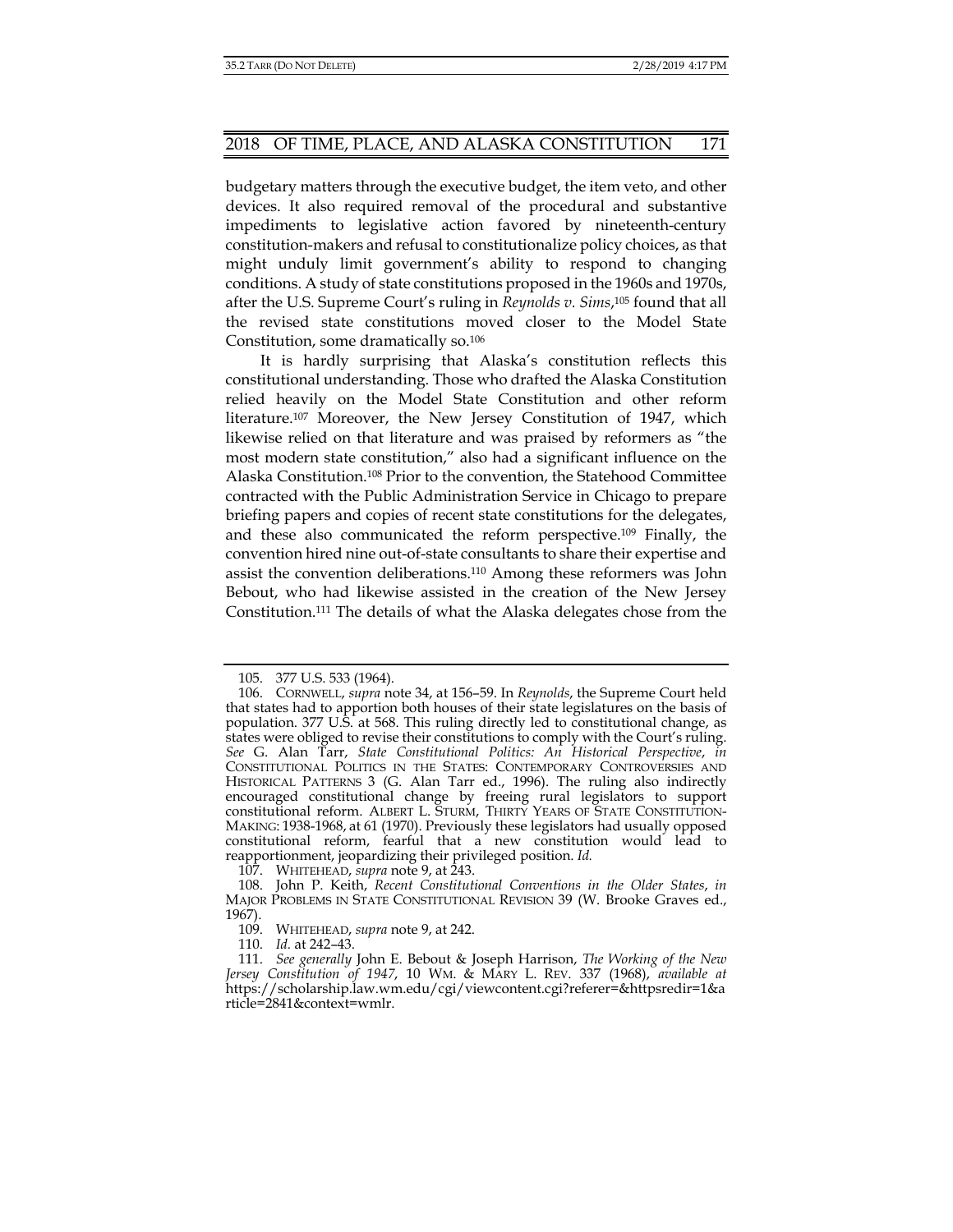Model State Constitution and contemporary state constitutions are detailed in the next section.

#### **VI. THE ALASKA AND HAWAII EXPERIENCES COMPARED**

Alaska was not the only western state that crafted its first constitution during the mid-twentieth century. Like Alaska, Hawaii held a constitutional convention without waiting for authorization from Congress, and the "hope chest constitution" that emerged from that 1950 convention was likewise meant to spur Congress to grant statehood.112 Because Alaska and Hawaii are so closely linked in their constitutional history and in the campaign for statehood, a comparison of the drafting and substance of their constitutions might be enlightening.

Both territories authorized conventions following plebiscites that approved efforts to secure statehood—Alaska's in 1946, Hawaii's six years earlier113 (indeed, Hawaii was often in the lead, with Alaska following its example). Both territories elected their convention delegates in non-partisan elections, but the composition of the conventions differed considerably. Hawaii's delegates were an extraordinarily diverse group: of the sixty-three delegates, twenty-seven were Caucasian; nineteen of Japanese ancestry; twelve of Hawaiian or part-Hawaiian ancestry; and five of Chinese ancestry.114 In Alaska, only one delegate, Frank Peratovich, was an Alaska Native.115

This difference in composition affected the contents of the two states' constitutions. The Hawaii Constitution expressly dealt with the diversity of heritage and culture in the state, confirming that "[t]he State shall have the power to preserve and develop the cultural, creative and traditional arts of its various ethnic groups."116 It also banned segregation in any state military organization.117 In contrast, the Alaska Constitution did not directly address the cultural diversity of the territory, and an effort by delegate Muktuk Marston to include a state land grant to Alaska Natives was defeated.118 Yet the presence of the single Alaska Native delegate was important because Peratovich succeeded in limiting the English-language requirement for voting to the ability to read *or* speak the language, rather than read *and* speak the language, insisting that some older Alaska

 <sup>112.</sup> ANNE FEDER LEE, THE HAWAII STATE CONSTITUTION: A REFERENCE GUIDE 9 (1993).

 <sup>113.</sup> WHITEHEAD, *supra* note 9, at 210, 236.

 <sup>114.</sup> LEE, *supra* note 112, at 8.

 <sup>115.</sup> Campbell, *supra* note 30, at 688.

 <sup>116.</sup> HAW. CONST. art. IX, § 9.

 <sup>117.</sup> *Id.* art. I, § 9.

 <sup>118.</sup> WHITEHEAD, *supra* note 9, at 245.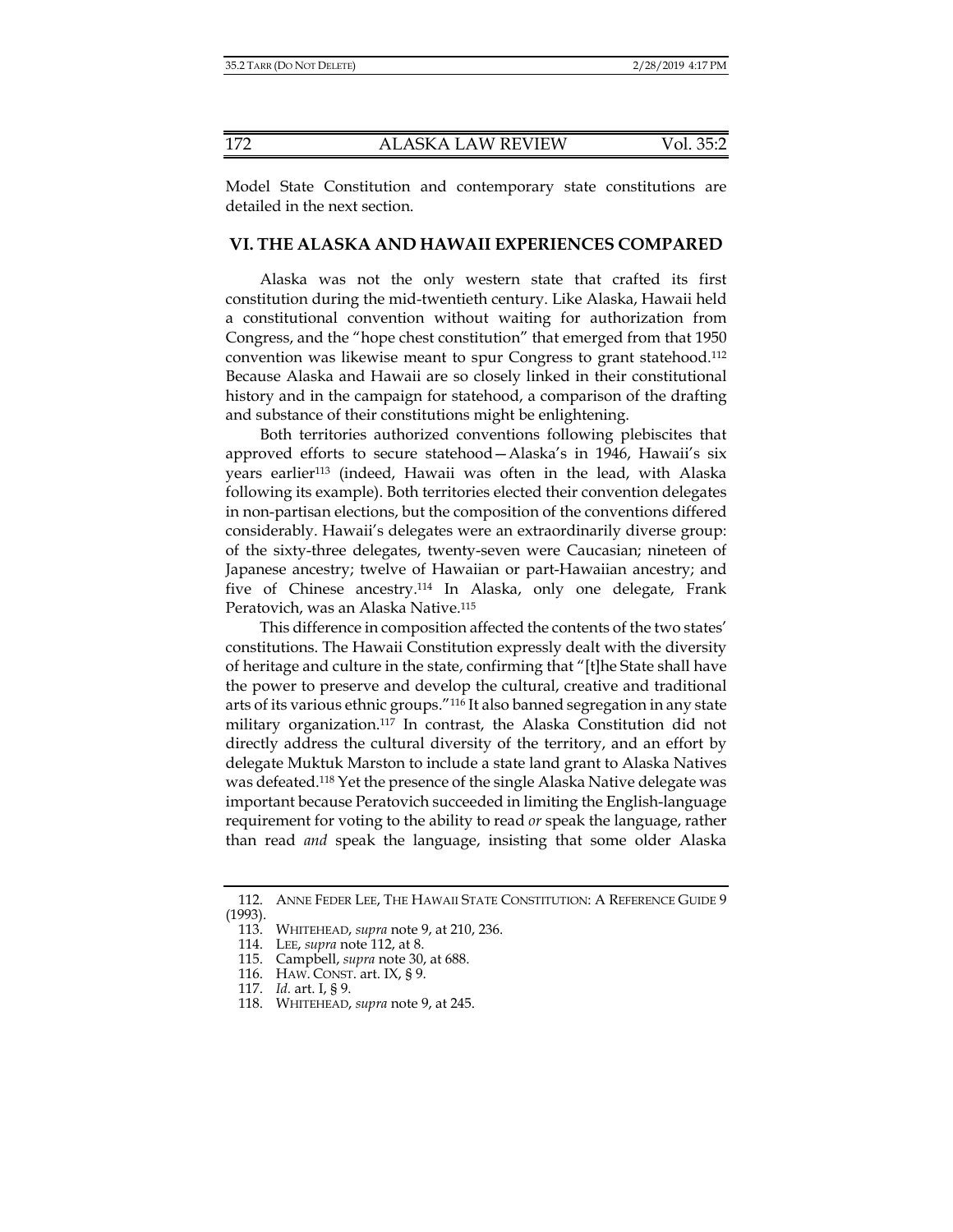Natives who lacked reading ability were nonetheless well-qualified to vote.119 In contrast, the proposed Hawaii Constitution required voters to speak, read, and write English or Hawaiian.120

Both the Hawaii and Alaska constitutions reflected the prevailing constitutional wisdom, elaborated in the Model State Constitution and enshrined in the recent New Jersey Constitution. The Alaska and Hawaii constitutions are relatively brief documents, featuring strong executives, unified court systems, and few non-civil-liberties restrictions on state legislatures. Both follow the Model State Constitution in providing for home rule, although the local government provisions of the two documents differ based on the different geographic configurations and settlement patterns in Alaska and Hawaii.121 Both also promote popular engagement in governing by providing for a periodic vote on whether to hold a constitutional convention, although only Alaska follows the Model State Constitution in providing for the initiative, referendum, and recall.122 Both largely copy the same litany of rights found in the Model State Constitution, though the Alaska Constitution departs from both the Model State Constitution and the New Jersey Constitution in omitting a right to organize and bargain collectively123 (Hawaii had a long history of strong unions). Neither constitution originally followed the Model State Constitution's recommendation of an eighteen-year-old voting age, instead extending the voting age to twenty.124 Finally, both follow the Model State Constitution in expressly recognizing a state responsibility for providing education, promoting public health, and offering public welfare.125 Thus, the similarities between the Alaska and Hawaii constitutions far outweigh the differences.

Yet, whereas the Alaska Constitution has remained relatively unchanged since its adoption, the Hawaii Constitution has not. In 1968, less than a decade after statehood, Hawaii held a constitutional convention, which resulted from conflict in the state over reapportionment, ultimately leading to a federal district court ordering

 <sup>119.</sup> *Id.*

 <sup>120.</sup> HAW. CONST. art. II, § 1. This requirement was removed by constitutional amendment in 1968. ANNE FEDER LEE, THE HAWAII STATE CONSTITUTION: A REFERENCE GUIDE 72 (1993).

 <sup>121.</sup> The Hawaii Constitution promotes considerable centralization of power in the state government. *See, e.g.*, *id.* art. X (providing a single statewide system of public education). On the contrary, Alaska developed a distinctive system of local government based on boroughs. ALASKA CONST. art. X.

 <sup>122.</sup> ALASKA CONST. art. X; *id.* art. XIII, § 3; HAW. CONST. art. XVII, § 1.

 <sup>123.</sup> *See generally* ALASKA CONST.; HAW. CONST. art. XIII.

 <sup>124.</sup> ALASKA CONST. art. V, § 1; HAW. CONST. art. II, § 1. Both states subsequently lowered the voting age to eighteen.

 <sup>125.</sup> ALASKA CONST. art. VII; HAW. CONST. arts. IX, X.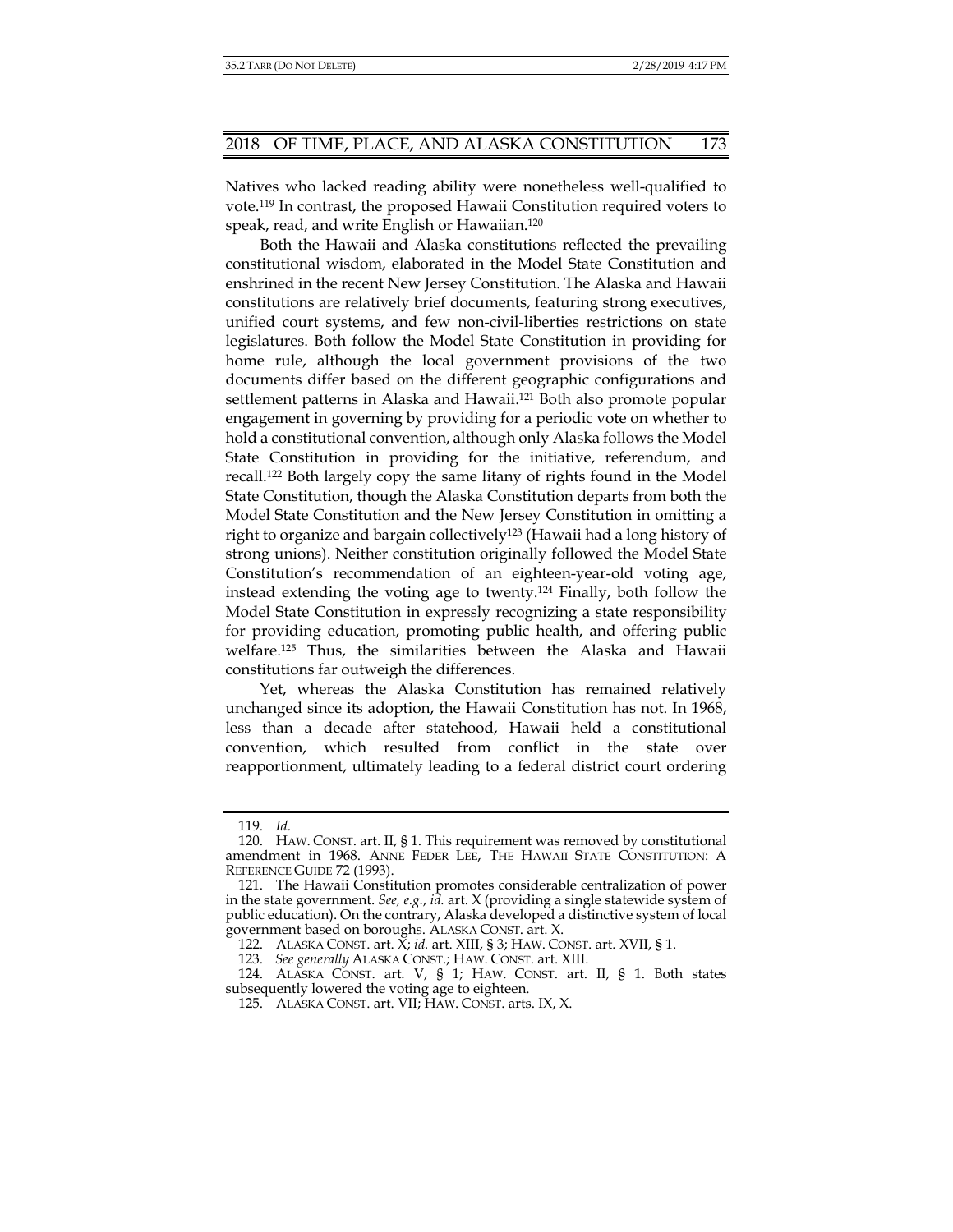the legislature to place the question of calling a constitutional convention on the ballot.126 Once the people approved a convention, the delegates did not limit themselves to remedying malapportionment—they proposed twenty-three amendments, of which twenty-two were ratified.127 Ten years later, voters approved another convention, which proposed thirtyfour amendments, all of which were ratified.128 Thus, while Alaska has averaged less than one amendment every two years, Hawaii has averaged almost two amendments every year.<sup>129</sup> Put differently, the similarities between the two constitutions did not mean that they met the needs of their states equally well.

#### **VII. CONCLUSION**

Writing during the American Founding, John Adams noted: "How few of the human race have ever enjoyed an opportunity of making an election of government, more than of air, soil, or climate for themselves or their children!"130 Yet Alaskans had that opportunity when they created their constitution, and we continue to celebrate their achievement sixty years later. The constitution created the government of the state and has ever since affected the policies it has produced. It has also forged links between the government and the state's citizens, and at its best it has safeguarded their rights while embodying and advancing their aspirations.131 It has even influenced constitutional developments beyond the borders of the state. To take but one example, when Michigan developed the environmental article for its 1963 constitution, it drew its inspiration from the Alaska Constitution.132 Small wonder, then, that the National Municipal League praised it as "one of the best, if not the best, state constitutions ever written."133

Yet, let me end by quoting another eminent founder, Thomas Jefferson. Jefferson warned that "some men look at constitutions with

 <sup>126.</sup> LEE, *supra* note 112, at 11.

 <sup>127.</sup> *Id.* at 14.

 <sup>128.</sup> *Id.* at 18.

 <sup>129.</sup> Dinan, *supra* note 23, at 10 tbl.1.1.

 <sup>130.</sup> GORDON S. WOOD, THE CREATION OF THE AMERICAN REPUBLIC, 1776–1787, 127 (1969).

 <sup>131.</sup> These accomplishments, of course, are not peculiar to Alaska. *See* G. Alan Tarr, *The State of State Constitutions*, 62 LA. L. REV. 3, 7 (2001) (asserting that state constitutions create state institutions, influence the effectiveness of state government policymaking approaches, and build connections between state governments and citizens).

 <sup>132.</sup> EMILY ZACKIN, LOOKING FOR RIGHTS IN ALL THE WRONG PLACES: WHY STATE CONSTITUTIONS CONTAIN AMERICA'S POSITIVE RIGHTS 164 (2013); DAVE DEMPSEY, RUIN & RECOVERY: MICHIGAN'S RISE AS A CONSERVATION LEADER (2001).

 <sup>133.</sup> NASKE, *supra* note 18, at 224.